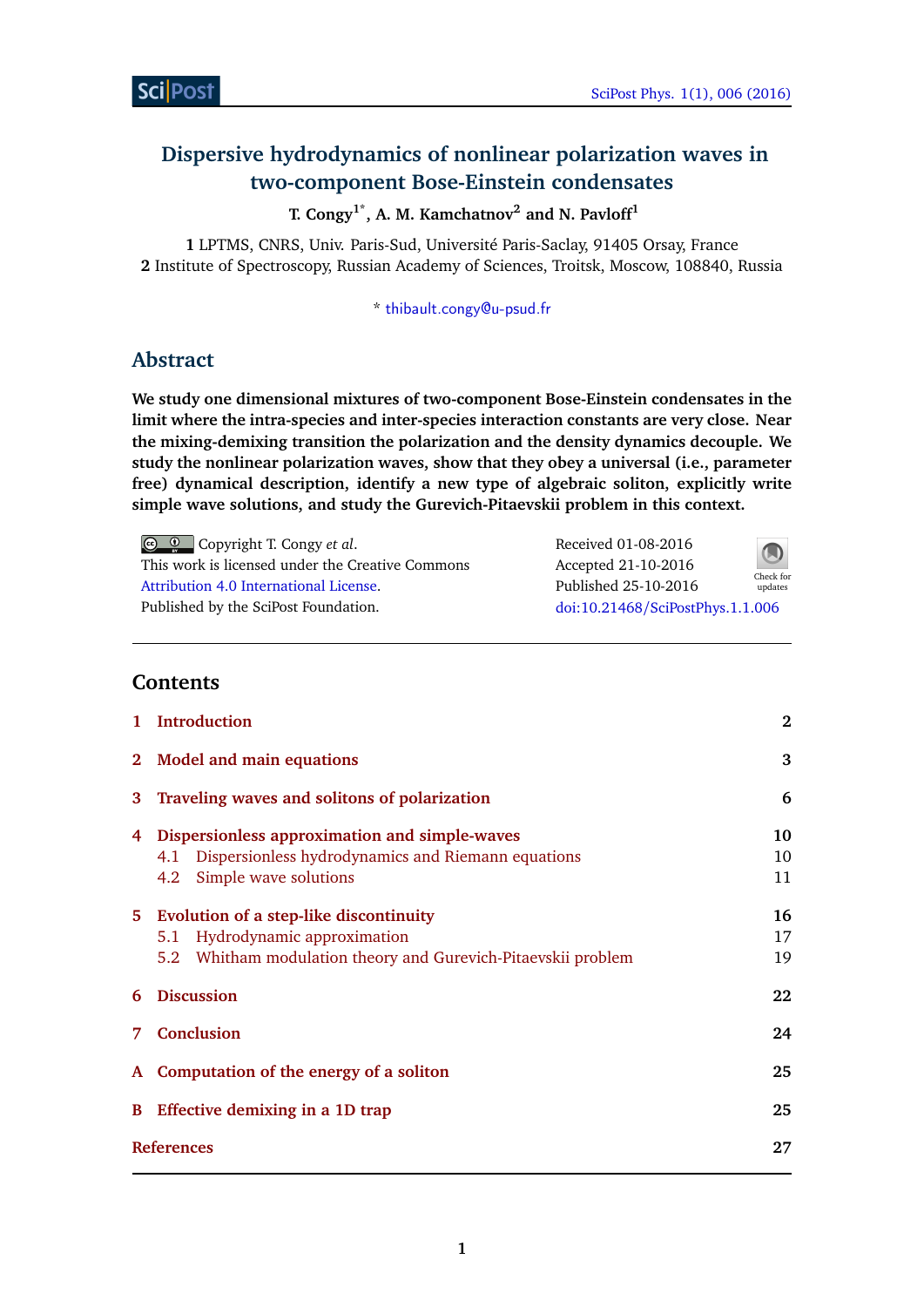# <span id="page-1-0"></span>**1 Introduction**

As demonstrated in various physical contexts, the interplay between dispersive and nonlinear effects can lead to a number of spectacular phenomena as, for instance, the formation of solitons and vortices. Bose-Einstein condensates (BECs) display both effects: (i) dispersion which is due to the so-called quantum pressure and (ii) nonlinear properties due to the interaction between the condensed atoms. Already in a pioneering paper, Bogoliubov [[1](#page-26-1)] showed that the combination of these two features yields reconstruction of the ground state of the many-particle system, with formation of new types of elementary excitations—Bogoliubov quasiparticles. The generalization of the Bogoliubov method to nonuniform time-dependent systems by Gross [[2](#page-26-2)] and Pitaevskii [[3](#page-26-3)] permitted to develop the theory of quantum vortices and later Tsuzuki [[4](#page-26-4)] demonstrated the existence of dark solitons in a one dimensional model of weakly interacting bosons. After the experimental realization of BEC in ultracold gases, dark solitons were observed first in a one-dimensional geometry under the form of dips propagating along a stationary background  $[5, 6]$  $[5, 6]$  $[5, 6]$  $[5, 6]$  $[5, 6]$  and then in two dimensions under the form of stationary oblique solitons [[7–](#page-26-7)[9](#page-26-8)] generated by the flow of an exciton-polariton condensate past an obstacle [[10,](#page-26-9) [11](#page-26-10)]. More complicated nonlinear wave structures were experimentally observed [[12](#page-27-0)] and interpreted as dispersive shock waves, the description of which can be developed in the framework of Whitham's theory of modulations of nonlinear waves [[12,](#page-27-0)[13](#page-27-1)] (for a recent review on modulation theory of nonlinear waves see, e.g., Ref. [[14](#page-27-2)]).

The experimental realization of condensates consisting of two (or more) species has opened the possibility of studying even richer dynamics triggered by the additional degree(s) of freedom consisting in the relative motion of the components. These are new modes that can interact with each other leading, in particular, to different types of solitons. For two-component systems these new modes can be visualized as pertaining to two types of waves: "density waves" with in-phase motion of the two components and "polarization waves" with counterphase motion of the components. In the simplest situations these two types of excitations decouple: the first type does not involve relative motion of the components and the second type of waves does not affect the total density of the condensate. In the small amplitude limit these two types of waves and the distinction between density and polarization excitations were studied, e.g., in Ref. [[15](#page-27-3)].

It has been recently noticed [[16](#page-27-4)] that the polarization dynamics can be separated from the density dynamics even for the case of large amplitude waves if the difference between intraand inter-species interaction constants is small, and this observation was applied to the theory of polarization solitons—which were denoted as "magnetic solitons". In the present paper we extend the method of Ref. [[16](#page-27-4)] to the general case of polarization dynamics in two-component BECs with small difference between the nonlinear interaction constants. In section [2](#page-2-0) we derive the general equations of the polarization dynamics. In section [3](#page-5-0) we study their traveling wave solutions that include, as a limiting case, the soliton solution found in [[16](#page-27-4)] and in Sec. [4](#page-9-0) we study the dispersionless limit of the nonlinear polarization waves. This forms the basis for discussing in section [5](#page-15-0) the evolution of initial discontinuities in the polarization distribution. We show that such discontinuities evolve into a wave structure consisting in a rarefaction wave separated from a dispersive shock wave by a plateau with constant polarization and relative flow velocity. The main characteristics of this structure are calculated with the use of Whitham theory and are shown to compare very well with the results of numerical simulations. The relevance of our results for experimental studies is discussed in section [6.](#page-21-0) Our conclusions are summarized in Sec. [7](#page-23-0) and some technical aspects are detailed in Appendixes [A](#page-24-0) and [B.](#page-24-1)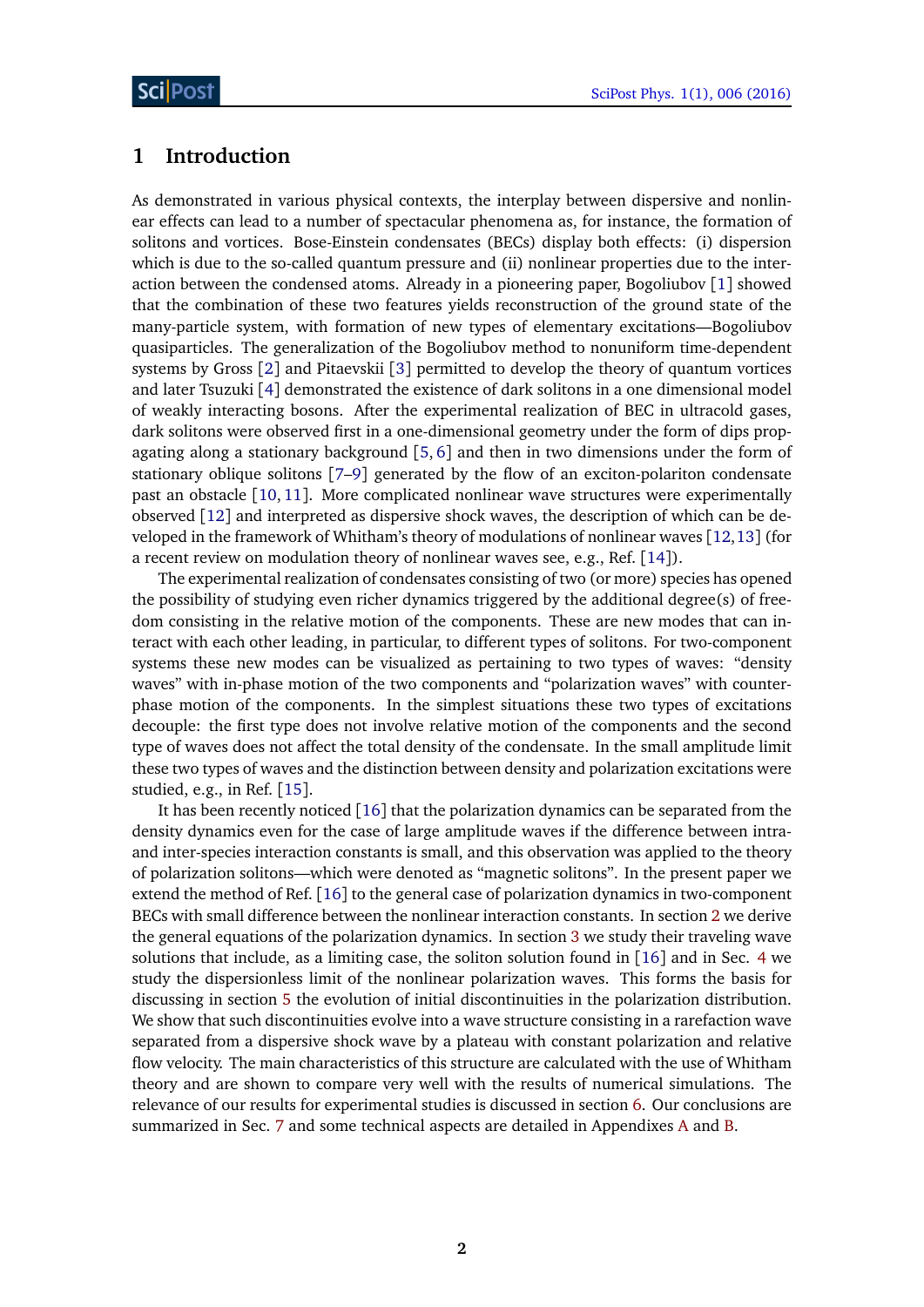## <span id="page-2-0"></span>**2 Model and main equations**

We consider a one-dimensional BEC system described by a two-component spinor order parameter  $\Psi(x,t) = (\psi_{\uparrow}, \psi_{\downarrow})^t$  (where the superscript <sup>t</sup> denotes the transposition) obeying the following coupled Gross-Pitaevskii equations

$$
i\hbar \partial_t \psi_{\uparrow,\downarrow} + \frac{\hbar^2}{2m} \partial_x^2 \psi_{\uparrow,\downarrow} - \left[ g \, |\psi_{\uparrow,\downarrow}|^2 + (g - \delta g) \, |\psi_{\downarrow,\uparrow}|^2 \right] \psi_{\uparrow,\downarrow} = 0, \tag{1}
$$

In Eqs. [\(1\)](#page-2-1), it has been assumed that the two intra-species non linear coefficients  $g_{\uparrow\uparrow}$  and  $g_{\downarrow\downarrow}$ have the same value, denoted as *g*. For instance, this is exactly realized in the mixture of the two hyperfine states  $|F = 1, m_F = \pm 1\rangle$  of <sup>23</sup>Na [[19](#page-27-5)], and, to a good approximation, in the mixture of hyperfine states of <sup>87</sup>Rb considered in Ref. [[20](#page-27-6)]  $(|F, m_F\rangle = |1, 1\rangle$  and  $|2, 2\rangle$ ). The inter-species coefficient  $g_{\uparrow\downarrow}$  is written as  $g - \delta g$ , and we assume that

<span id="page-2-4"></span><span id="page-2-3"></span><span id="page-2-2"></span><span id="page-2-1"></span>
$$
0 < \delta g \ll g \tag{2}
$$

Both conditions are realized in the above presented cases of <sup>23</sup>Na ( $\delta g/g \simeq 0.07$ ) and <sup>87</sup>Rb  $(\delta g/g \simeq 0.01)$ . The left condition is the mean-field miscibility condition of the two species (see, e.g., Refs. [[21,](#page-27-7)[22](#page-27-8)]). The right condition will be shown later to lead to important simplifications in the dynamics of the system.

We represent the spinor wave function as

$$
\begin{pmatrix}\n\psi_{\uparrow} \\
\psi_{\downarrow}\n\end{pmatrix} = \sqrt{\rho} e^{i\Phi/2} \begin{pmatrix}\n\cos\frac{\theta}{2} e^{-i\phi/2} e^{-i\mu_{\uparrow}t/\hbar} \\
\sin\frac{\theta}{2} e^{i\phi/2} e^{-i\mu_{\downarrow}t/\hbar}\n\end{pmatrix}.
$$
\n(3)

In this expression,  $\rho(x, t)$  is the total density and  $\theta(x, t)$  governs the linear densities of the two components:  $\rho_{\uparrow}(x,t) = |\psi_{\uparrow}|^2$  and  $\rho_{\downarrow}(x,t) = |\psi_{\downarrow}|^2$  (cf. Eqs. [\(18\)](#page-4-0) in the case of a constant total density  $\rho_0$ ).  $\Phi(x,t)$  and  $\phi(x,t)$  act as potentials for the velocity fields  $v_\uparrow$  and  $v_\downarrow$  of the two components. Namely

$$
v_{\uparrow}(x,t) = \frac{\hbar}{2m}(\Phi_x - \phi_x), \quad v_{\downarrow}(x,t) = \frac{\hbar}{2m}(\Phi_x + \phi_x). \tag{4}
$$

By means of the substitution [\(3\)](#page-2-2) the Gross-Pitaevskii system [\(1\)](#page-2-1) is cast into the form

$$
\hbar \rho_t + \frac{\hbar^2}{2m} [\rho (\Phi_x - \phi_x \cos \theta)]_x = 0,
$$
\n
$$
\hbar \Phi_t + \frac{\hbar^2}{2m} \left( \frac{\rho_x^2}{2\rho^2} - \frac{\rho_{xx}}{\rho} \right) - \frac{\hbar^2}{2m} \frac{\cot \theta}{2\rho} (\rho \theta_x)_x + \frac{\hbar^2}{4m} (\Phi_x^2 + \phi_x^2 + \theta_x^2) + (2g - \delta g)(\rho - \rho_0) = 0,
$$
\n
$$
\hbar \theta_t + \frac{\hbar^2}{2m\rho} (\phi_x \rho \sin \theta)_x + \frac{\hbar^2}{2m} \Phi_x \theta_x = 0,
$$
\n
$$
\hbar \phi_t - \frac{\hbar^2}{2m\rho \sin \theta} (\rho \theta_x)_x + \frac{\hbar^2}{2m} \Phi_x \phi_x - \delta g \rho \cos \theta = 0,
$$
\n(5)

where it is assumed that at equilibrium both components are at rest and both have the same uniform density. The total density is denoted as  $\rho_0$ . In this case the chemical potentials take the same value:  $\mu_{\uparrow} = \mu_{\downarrow} = (g - \delta g) \rho_0 / 2$ . As is known, in such a system there are two types of waves that can be called "density" and "polarization" waves. In the small amplitude and long wavelength limit the velocity of polarization waves that correspond to the (mainly) relative motion of the components is equal to

$$
c_p = \sqrt{\frac{\rho_0 \delta g}{2m}}.\tag{6}
$$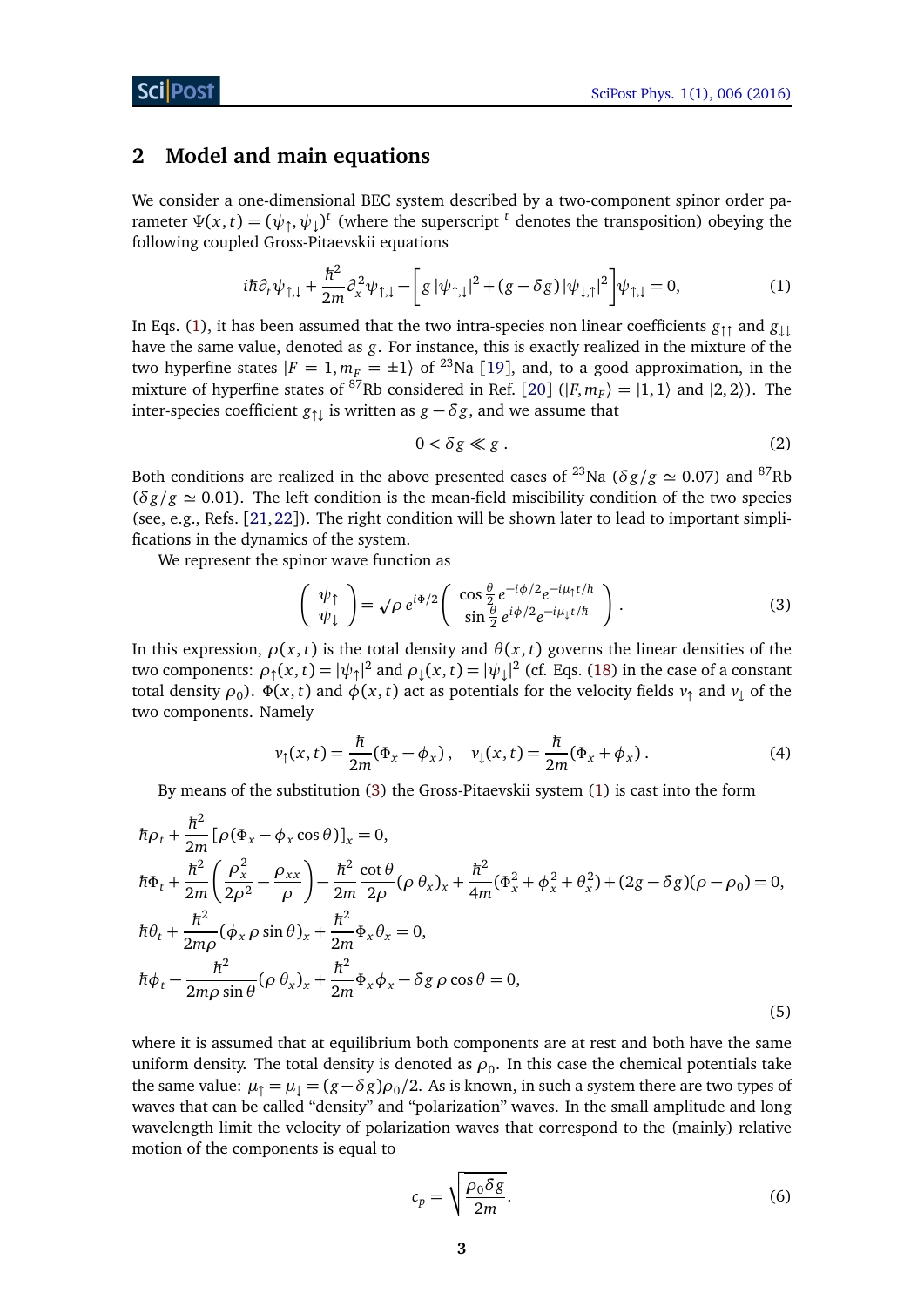## ScilPos<sup>.</sup>

<span id="page-3-0"></span>In the limit [\(2\)](#page-2-3)  $c_p$  is very small compared to the long wavelength velocity  $c_d$  of density waves  $[mc_d^2 = \rho_0(g - \delta g/2)]$ . Following Ref. [[16](#page-27-4)], we introduce also the "polarization healing length"

$$
\xi_p = \frac{\hbar}{\sqrt{2m\rho_0 \delta g}}.\tag{7}
$$

Then the characteristic time scale for the polarization dynamics can be measured in units of

<span id="page-3-1"></span>
$$
T_p = \frac{\xi_p}{c_p} = \frac{\hbar}{\rho_0 \delta g}.
$$
\n(8)

*T<sup>p</sup>* and *ξ<sup>p</sup>* are much larger than the corresponding characteristic time and length associated with density waves, and for the study of the polarization nonlinear waves it is thus appropriate to pass to the non-dimensional variables

<span id="page-3-2"></span>
$$
\zeta = \frac{x}{\xi_p}, \qquad \tau = \frac{t}{T_p}.\tag{9}
$$

Then a very important consequence can be inferred from the second equation [\(5\)](#page-2-4) that, in new non-dimensional variables, can be written as

$$
\frac{\rho - \rho_0}{\rho_0} = \frac{\delta g}{2g} \cdot \left\{ \frac{\cot \theta}{\rho} (\rho \theta_\zeta)_\zeta - \Phi_\tau - \frac{\rho_\zeta^2}{2\rho^2} + \frac{\rho_{\zeta\zeta}}{\rho} - \frac{1}{2} (\Phi_\zeta^2 + \phi_\zeta^2 + \theta_\zeta^2) + \frac{\rho}{\rho_0} - 1 \right\}.
$$
 (10)

We see that for  $\theta \sim 1$  at space and time scales of order [\(7\)](#page-3-0) and [\(8\)](#page-3-1), correspondingly, the righthand side becomes small if  $\delta g/g \ll 1$ . In this case we can assume at the leading order that  $\rho \approx \rho_0$ , so that the polarization hydrodynamics is decoupled from the density dynamics. This important feature of the two-component BEC dynamics with a small difference of the inter and intra-nonlinear constants was first indicated in Ref. [[16](#page-27-4)] for the case of polarization solitons. The appearance of the cot*θ*-function in the first term in the braces shows that the condition  $\delta g/g \ll 1$  should be complemented by another condition:  $\theta$  should not be too close to zero or  $\pi$  so that the right-hand side of [\(10\)](#page-3-2) remains small. Thus, in addition to [\(2\)](#page-2-3), we assume also that

$$
\max{\theta, \pi - \theta} \gg \frac{\delta g}{g}.
$$
 (11)

<span id="page-3-3"></span>This condition implies that the densities  $\rho_1$  or  $\rho_1$  are not too close to  $\rho_0$  or 0, cf. Eqs. [\(18\)](#page-4-0).

If the conditions [\(2\)](#page-2-3) and [\(11\)](#page-3-3) are fulfilled, then the density and polarization dynamics are decoupled and we can study the polarization dynamics separately assuming that  $\rho(x, t)$  =  $\rho_0$  = const and disregarding the second equation in the system [\(5\)](#page-2-4). This approximation greatly simplifies the other equations. The first one reduces to

<span id="page-3-4"></span>
$$
(\Phi_{\zeta} - \phi_{\zeta} \cos \theta)_{\zeta} = 0.
$$
 (12)

If we choose to work in a reference frame in which there is no flux of the total density, Eq. [\(12\)](#page-3-4) simplifies to

<span id="page-3-5"></span>
$$
\Phi_{\zeta} = \phi_{\zeta} \cos \theta , \qquad (13)
$$

and *Φ<sup>ζ</sup>* can then be excluded from the remaining two equations. This yields the system

$$
\theta_{\tau} + 2 \theta_{\zeta} \phi_{\zeta} \cos \theta + \phi_{\zeta\zeta} \sin \theta = 0,
$$
  

$$
\phi_{\tau} - \cos \theta (1 - \phi_{\zeta}^2) - \frac{\theta_{\zeta\zeta}}{\sin \theta} = 0.
$$
 (14)

This closed system of nonlinear equations shows that, for time scales of order  $T_p$  and length scales of order *ξ<sup>p</sup>* , the polarization degree of freedom decouples from the density degree of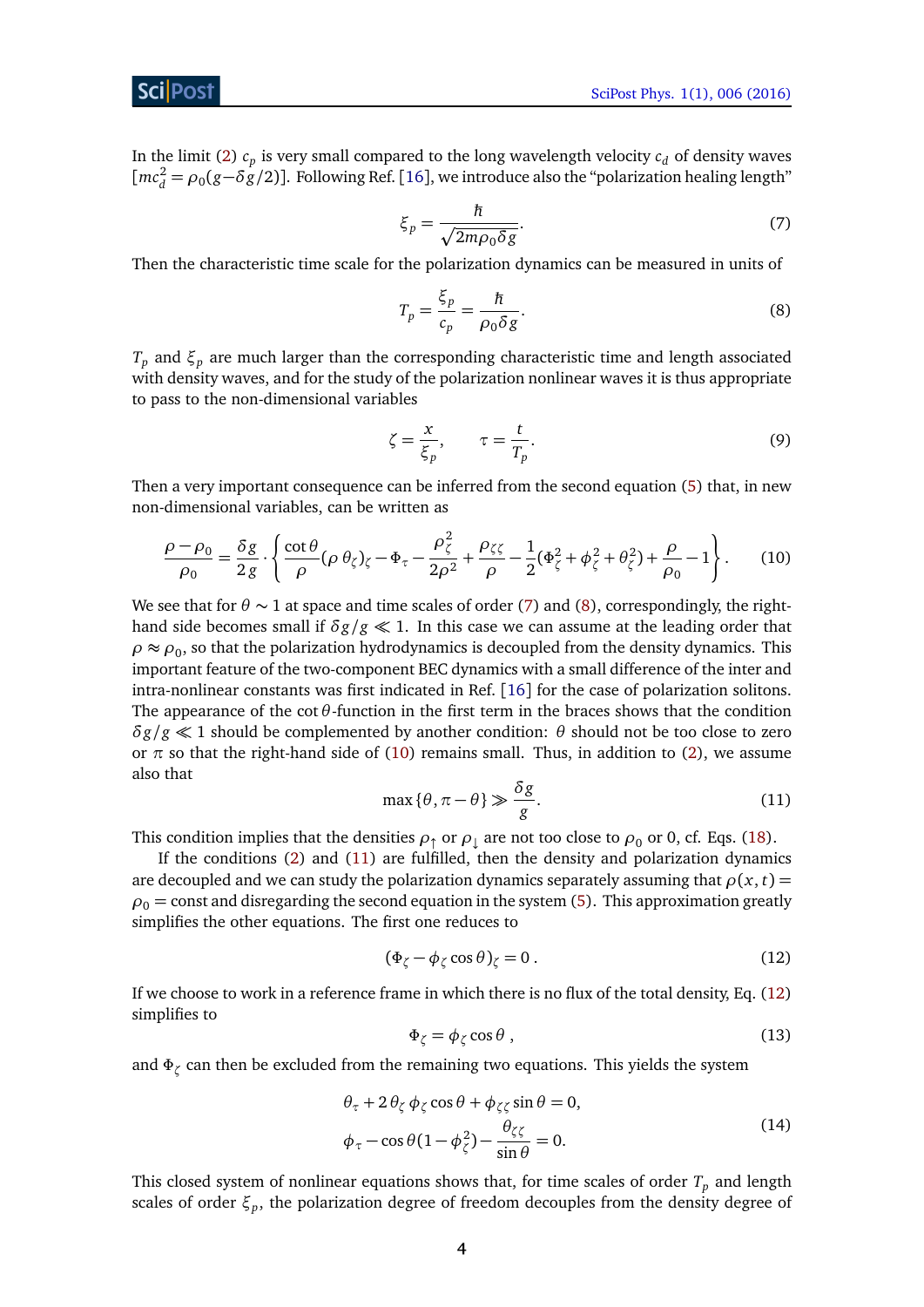# ScilPos<sup>.</sup>

freedom, even in the nonlinear regime. All dimensional parameters have been scaled out from Eqs. [\(14\)](#page-3-5) which thus correspond to a universal behavior of polarization waves. Note here that the relevant characteristic time [\(8\)](#page-3-1) and length [\(7\)](#page-3-0) have been identified for equal densities of both components (and will keep the same value throughout the paper), but the validity of the system [\(14\)](#page-3-5) does not rely on this assumption: it describes the polarization dynamics in the limit [\(11\)](#page-3-3), for a system verifying [\(2\)](#page-2-3). In this case, we see from Eq. [\(10\)](#page-3-2), that the ratio of the amplitude of density waves with respect to the one of polarization waves is roughly of order *δg/g*.

The system [\(14\)](#page-3-5) can be derived from the Hamilton principle of extremal action [[16](#page-27-4)] for a Lagrangian *Λ* = R L *dζ* with a Lagrangian density

<span id="page-4-1"></span>
$$
\mathcal{L} = \phi_{\tau} \cos \theta - \frac{1}{2} \left[ \theta_{\zeta}^2 + (\phi_{\zeta}^2 - 1) \sin^2 \theta \right].
$$
 (15)

<span id="page-4-3"></span>From this expression we can write the (correctly dimensioned) energy of the system under the form

$$
E = \frac{1}{2}\rho_0^2 \delta g \xi_p \int d\zeta u(\zeta, \tau). \tag{16}
$$

<span id="page-4-4"></span>where

$$
u = \phi_{\tau} \frac{\partial \mathcal{L}}{\partial \phi_{\tau}} + \theta_{\tau} \frac{\partial \mathcal{L}}{\partial \theta_{\tau}} - \mathcal{L} = \frac{1}{2} \left[ \theta_{\zeta}^2 + (\phi_{\zeta}^2 - 1) \sin^2 \theta \right]
$$
(17)

is the energy density corresponding to the Lagrangian [\(15\)](#page-4-1). This expression coincides with the energy of ferromagnetic bodies in dissipationless Landau-Lifshitz theory [[17](#page-27-9)] with account of dispersion and uniaxial easy-plane anisotropy.

<span id="page-4-0"></span>The system [\(14\)](#page-3-5) can be cast into other forms that may be more convenient in some instances. In particular, the angle  $\theta$  is related to the density of each component by the formulas

$$
\rho_{\uparrow} = \frac{1}{2}\rho_0(1 + \cos\theta), \qquad \rho_{\downarrow} = \frac{1}{2}\rho_0(1 - \cos\theta), \tag{18}
$$

hence

$$
w \equiv \cos \theta = \frac{\rho_{\uparrow} - \rho_{\downarrow}}{\rho_0} \tag{19}
$$

is the variable describing the variations of the relative density. On the other hand,

<span id="page-4-5"></span>
$$
v \equiv \phi_{\zeta} = \frac{v_{\downarrow} - v_{\uparrow}}{2c_p} \tag{20}
$$

represents the non-dimensional relative velocity of the components. In terms of the two variables  $(w, v)$  which have clear physical meanings, the system  $(14)$  takes the form

$$
w_{\tau} - [(1 - w^2)v]_{\zeta} = 0, \n v_{\tau} - [(1 - v^2)w]_{\zeta} + \left[ \frac{1}{\sqrt{1 - w^2}} \left( \frac{w_{\zeta}}{\sqrt{1 - w^2}} \right)_{\zeta} \right]_{\zeta} = 0.
$$
\n(21)

This system coincides with the one-dimensional version of the system derived in the recent preprint [[18](#page-27-10)] for hydrodynamic description of magnetization dynamics in ferromagnetic thin films.

For subsonic flows with velocities  $|v|$  < 1 we can introduce a variable  $\sigma$  such that

<span id="page-4-2"></span>
$$
v = \cos \sigma,\tag{22}
$$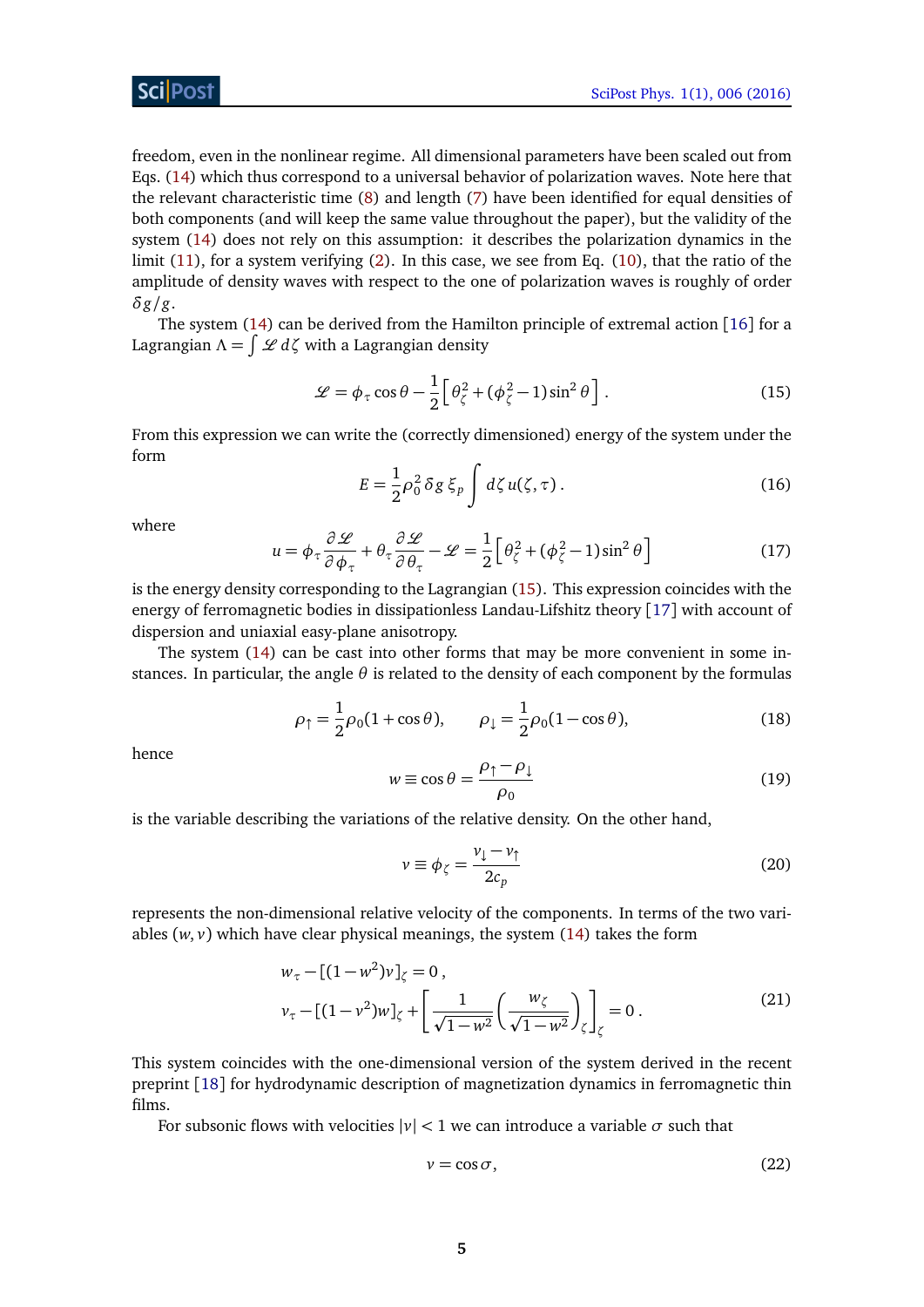<span id="page-5-4"></span>and then in terms of  $(\theta, \sigma)$ -variables the system of equations of the polarization dynamics reads

$$
\theta_{\tau} + 2\cos\theta \cdot \cos\sigma \cdot \theta_{\zeta} - \sin\theta \cdot \sin\sigma \cdot \sigma_{\zeta} = 0,\n\sigma_{\tau} + 2\cos\theta \cdot \cos\sigma \cdot \sigma_{\zeta} - \sin\theta \cdot \sin\sigma \cdot \theta_{\zeta} + \frac{1}{\sin\sigma} \left(\frac{\theta_{\zeta\zeta}}{\sin\theta}\right)_{\zeta} = 0.
$$
\n(23)

The importance of distinguishing subsonic from supersonic flows—an essential assumption for being able to write the relation [\(22\)](#page-4-2)—can be seen from the following observation: consider a stationary uniform background characterized by a relative density  $w_0$  and a relative velocity  $v_0$ . Linear perturbations of the form

$$
w = w_0 + w', \quad v = v_0 + v', \quad \text{where} \quad w'(\zeta, \tau), v'(\zeta, \tau) \propto \exp[i(k\zeta - \omega \tau)],
$$

obey the following dispersion relation:

<span id="page-5-1"></span>
$$
\omega = \left(2w_0v_0 \pm \sqrt{(1 - w_0^2)(1 - v_0^2) + k^2}\right)k\,. \tag{24}
$$

By definition we always have  $|w_0| \leq 1$ , however  $v_0$  can have any value, and for  $|v_0| > 1$ the frequency *ω* is complex for small enough wavevectors *k*. This implies a long wavelength instability of supersonic relative motions of two-component superfluids, more precisely for a background relative velocity  $v_{\downarrow} - v_{\uparrow}$  larger than  $2c_p$ . This mechanism of instability has been first theoretically studied in Ref. [[23](#page-27-11)], and the regime [\(2\)](#page-2-3) we consider here corresponds to what is denoted as "strong coupling" in this reference.

We note here for future use that, for subsonic flows with  $w_0 = \cos \theta_0$  and  $v_0 = \cos \sigma_0$ , the dispersion relation [\(24\)](#page-5-1) can be written as

<span id="page-5-3"></span><span id="page-5-2"></span>
$$
\omega = \left(2\cos\sigma_0\cos\theta_0 \pm \sqrt{\sin^2\sigma_0\sin^2\theta_0 + k^2}\right)k\,. \tag{25}
$$

The long wave length behavior of the dispersion relations [\(24\)](#page-5-1) and [\(25\)](#page-5-2) is linear and corresponds to a velocity of sound in the laboratory frame

$$
c = 2w_0v_0 \pm \sqrt{(1 - w_0^2)(1 - v_0^2)} = 2\cos\sigma_0\cos\theta_0 \pm \sin\sigma_0\sin\theta_0. \tag{26}
$$

For a uniform system in which both components have equal densities ( $w_0 = 0$ ) and no relative velocity ( $v_0 = 0$ ) one gets  $c = \pm 1$ , i.e., going back to dimensional quantities, the speed of the polarization sound is  $c_p$  as expected.

# <span id="page-5-0"></span>**3 Traveling waves and solitons of polarization**

In this section we consider traveling wave for which the physical variables *θ* and *v* depend on  $\xi = \zeta - V\tau$  only, *V* being the phase velocity of the wave. In the framework of the system [\(14\)](#page-3-5) this corresponds in making the *ansatz* that the velocity potential  $\phi(\zeta, \tau)$  and  $\theta(\zeta, \tau)$  can be represented as

<span id="page-5-5"></span>
$$
\phi(\zeta,\tau) = q\zeta + \tilde{\phi}(\xi), \quad \theta = \theta(\xi). \tag{27}
$$

<span id="page-5-6"></span>Substitution into the first equation of the system [\(14\)](#page-3-5), multiplication by  $\sin \theta$  and integration give at once

$$
\tilde{\phi}_{\xi} = -q + V \cdot \frac{B - \cos \theta}{\sin^2 \theta},\tag{28}
$$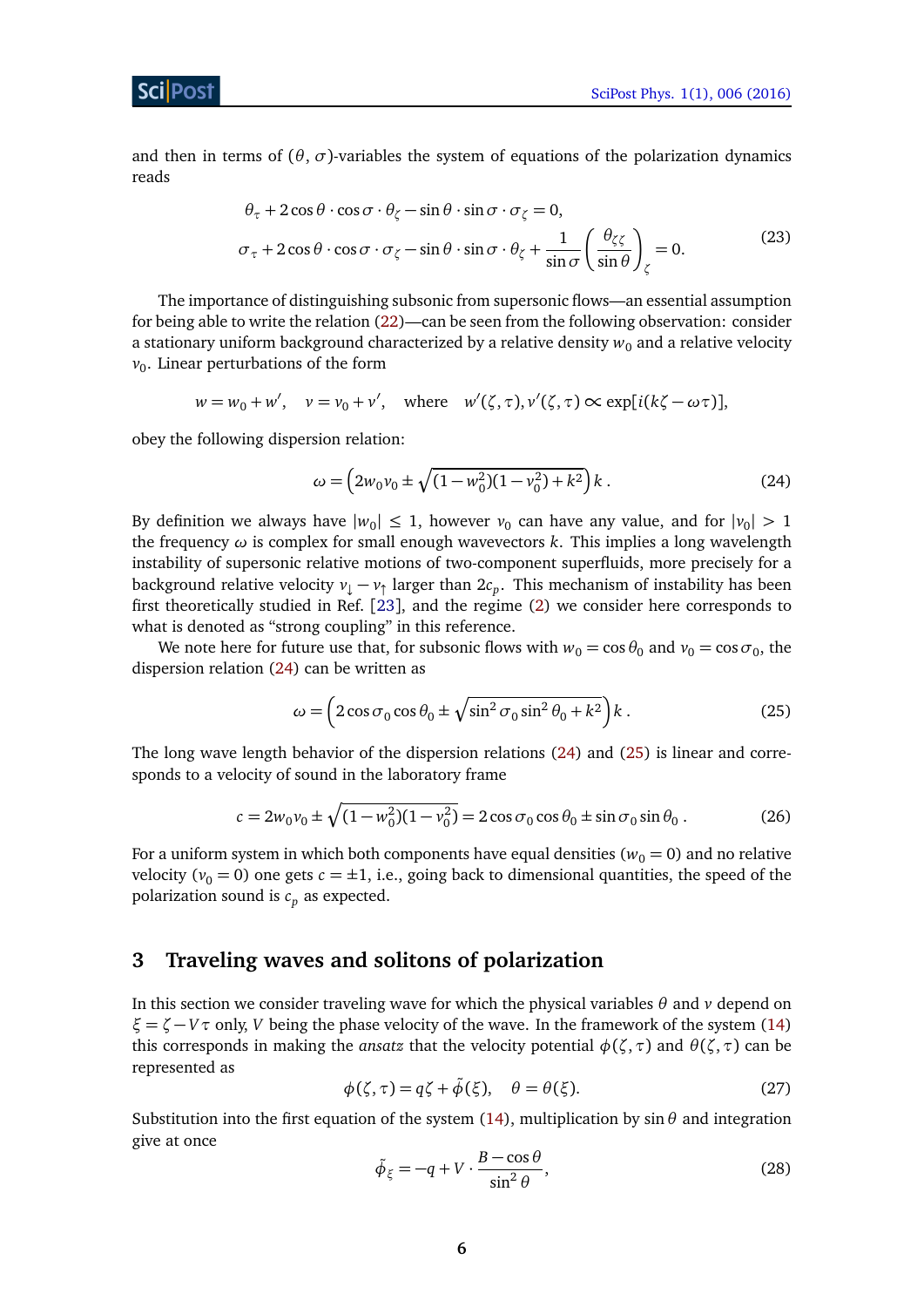**ScilPos** 

where *B* is an integration constant. Substituting this expression into the second equation of the system [\(14\)](#page-3-5) gives after simple transformations the equation

$$
\theta_{\xi\xi} = V^2 \cdot \frac{(B - \cos\theta)(B\cos\theta - 1)}{\sin^3\theta} - \sin\theta\cos\theta + Vq\sin\theta. \tag{29}
$$

Multiplication by  $\theta_{\xi}$  and integration yield the final equation for the variable  $w = \cos \theta$ :

$$
w_{\xi}^{2} = -Q(w), \quad \text{with} \quad Q(w) = w^{4} - 2Vqw^{3} + (C-1)w^{2} + 2V(q-VB)w + V^{2}(1+B^{2}) - C, \tag{30}
$$

where *C* is an integration constant. The four parameters *V*, *q*, *B*, *C* can be expressed in terms of the four zeroes  $w_1 \leq w_2 \leq w_3 \leq w_4$  of the polynomial

$$
Q(w) = \prod_{i=1}^{4} (w - w_i) = w^4 - s_1 w^3 + s_2 w^2 - s_3 w + s_4,
$$
\n(31)

where the  $s_i$ 's are standard symmetric functions of the zeroes  $w_i^{-1}$  $w_i^{-1}$  $w_i^{-1}$ . In particular, we obtain

$$
V = \pm \frac{1}{2} \left[ Q(1) + Q(-1) + 2\sqrt{Q(1)Q(-1)} \right]^{1/2},\tag{32}
$$

and

<span id="page-6-6"></span><span id="page-6-1"></span>
$$
q = \frac{s_1}{2V}.\tag{33}
$$

The solution of Eq. [\(30\)](#page-6-1) can be expressed in terms of Jacobi elliptic functions and, without going into well-known details (see, e.g., [[24](#page-27-12)]), we shall present here the final results.

The variable *w* can oscillate between two zeroes of the polynomial  $Q(w)$  where  $Q(w) \le 0$ provided these two zeroes are located in the interval  $[-1, 1]$ . There are two possibilities, labeled as (A) and (B) below.

(A) In the first case the periodic solution corresponds to oscillations of *w* in the interval

<span id="page-6-3"></span><span id="page-6-2"></span>
$$
w_1 \le w \le w_2. \tag{34}
$$

The solution of Eq. [\(30\)](#page-6-1) can be written as

$$
\xi = \int_{w_1}^{w} \frac{dw}{\sqrt{(w - w_1)(w_2 - w)(w_3 - w)(w_4 - w)}}.
$$
\n(35)

To simplify the notations, we put in [\(35\)](#page-6-2) (and in all subsequent similar equations) the integration constant *ξ*<sup>0</sup> equal to zero. A standard calculation yields

$$
w = w_2 - \frac{(w_2 - w_1)\text{cn}^2(W, m)}{1 + \frac{w_2 - w_1}{w_4 - w_2}\text{sn}^2(W, m)},
$$
\n(36)

<span id="page-6-4"></span>where

$$
W = \sqrt{(w_3 - w_1)(w_4 - w_2)} \xi/2, \quad m = \frac{(w_4 - w_3)(w_2 - w_1)}{(w_4 - w_2)(w_3 - w_1)},
$$
(37)

cn and sn being Jacobi elliptic functions [[25](#page-27-13)]. The wavelength is given by

<span id="page-6-5"></span>
$$
L = \frac{4K(m)}{\sqrt{(w_3 - w_1)(w_4 - w_2)}},\tag{38}
$$

<span id="page-6-0"></span> ${}^{1}S_{1} = \sum_{i} w_{i},$   $S_{2} = \sum_{i \neq j} w_{i} w_{j},$   $S_{3} = \sum_{i \neq j \neq k \neq i} w_{i} w_{j} w_{k}$  and  $S_{4} = \prod_{i} w_{i}$ .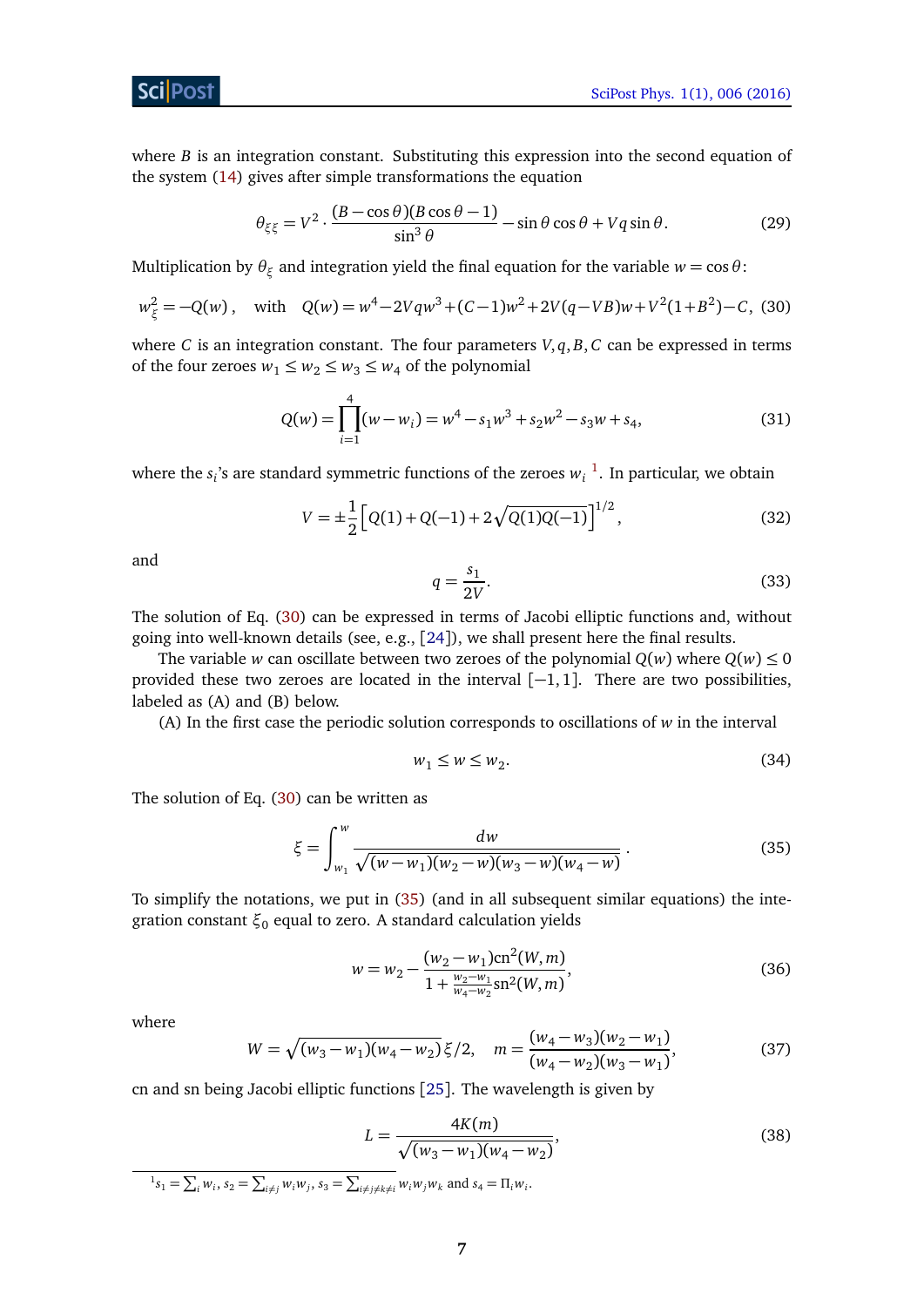where *K*(*m*) is the complete elliptic integral of the first kind [[25](#page-27-13)]. In the limit  $w_3 \rightarrow w_2$  $(m \rightarrow 1)$  the wavelength tends to infinity and the solution [\(36\)](#page-6-3) transforms to a soliton

<span id="page-7-4"></span><span id="page-7-0"></span>
$$
w = w_2 - \frac{w_2 - w_1}{\cosh^2 W + \frac{w_2 - w_1}{w_4 - w_2} \sinh^2 W}.
$$
\n(39)

This is a "dark soliton" for the variable  $w = \cos \theta$ .

The limit  $m \rightarrow 0$  can be reached in two ways.

(i) If  $w_2 \rightarrow w_1$ , then we get

$$
w \cong w_2 - \frac{1}{2}(w_2 - w_1)\cos[k(\zeta - V\tau)], \quad \text{where} \quad k = \sqrt{(w_3 - w_1)(w_4 - w_1)}.
$$
 (40)

This is a small-amplitude limit describing propagation of a harmonic wave.

(ii) If  $w_4 = w_3$  but  $w_1 \neq w_2$ , then we get a nonlinear wave represented in terms of trigonometric functions:

<span id="page-7-1"></span>
$$
w = w_2 - \frac{(w_2 - w_1)\cos^2 W}{1 + \frac{w_2 - w_1}{w_3 - w_2}\sin^2 W}, \quad \text{where} \quad W = \sqrt{(w_3 - w_1)(w_3 - w_2)}\,\xi/2. \tag{41}
$$

If we take the limit  $w_2 - w_1 \ll w_3 - w_1$  in this solution, then we return to the small-amplitude limit [\(40\)](#page-7-0) with  $w_4 = w_3$ . On the other hand, if we take here the limit  $w_2 \rightarrow w_3 = w_4$ , then the trigonometric functions in [\(41\)](#page-7-1) have a small argument and can be approximated by the first terms of their series expansions. This yields a solution which we denote as an "algebraic soliton":

$$
w = w_2 - \frac{w_2 - w_1}{1 + (w_2 - w_1)^2 (\zeta - V\tau)^2 / 4}.
$$
\n(42)

<span id="page-7-5"></span>(B) In the second case the variable *w* oscillates in the interval

$$
w_3 \le w \le w_4 \tag{43}
$$

so that instead of [\(35\)](#page-6-2) we get

$$
\xi = \int_{w_3}^{w} \frac{dw}{\sqrt{(w - w_1)(w - w_2)(w - w_3)(w_4 - w)}}.\tag{44}
$$

Again, a standard calculation yields

$$
w = w_3 + \frac{(w_4 - w_3)\text{cn}^2(W, m)}{1 + \frac{w_4 - w_3}{w_3 - w_1}\text{sn}^2(W, m)}.
$$
\n(45)

with the same definitions for *W*, *m*, and *L* as in Eqs. [\(37\)](#page-6-4) and [\(38\)](#page-6-5). In the soliton limit  $w_3 \rightarrow w_2$  (*m*  $\rightarrow$  1) we get

<span id="page-7-3"></span><span id="page-7-2"></span>
$$
w = w_2 + \frac{w_4 - w_2}{\cosh^2 W + \frac{w_4 - w_2}{w_2 - w_1} \sinh^2 W}.
$$
 (46)

This is a "bright soliton" for the variable  $w = \cos \theta$ .

Again, the limit  $m \rightarrow 0$  can be reached in two ways.

(i) If  $w_4 \rightarrow w_3$ , then we obtain a small-amplitude harmonic wave

$$
w \cong w_3 + \frac{1}{2}(w_4 - w_3)\cos[k(\zeta - V\tau)], \quad \text{where} \quad k = \sqrt{(w_3 - w_1)(w_3 - w_2)}.
$$
 (47)

This is a small-amplitude limit describing a harmonic wave.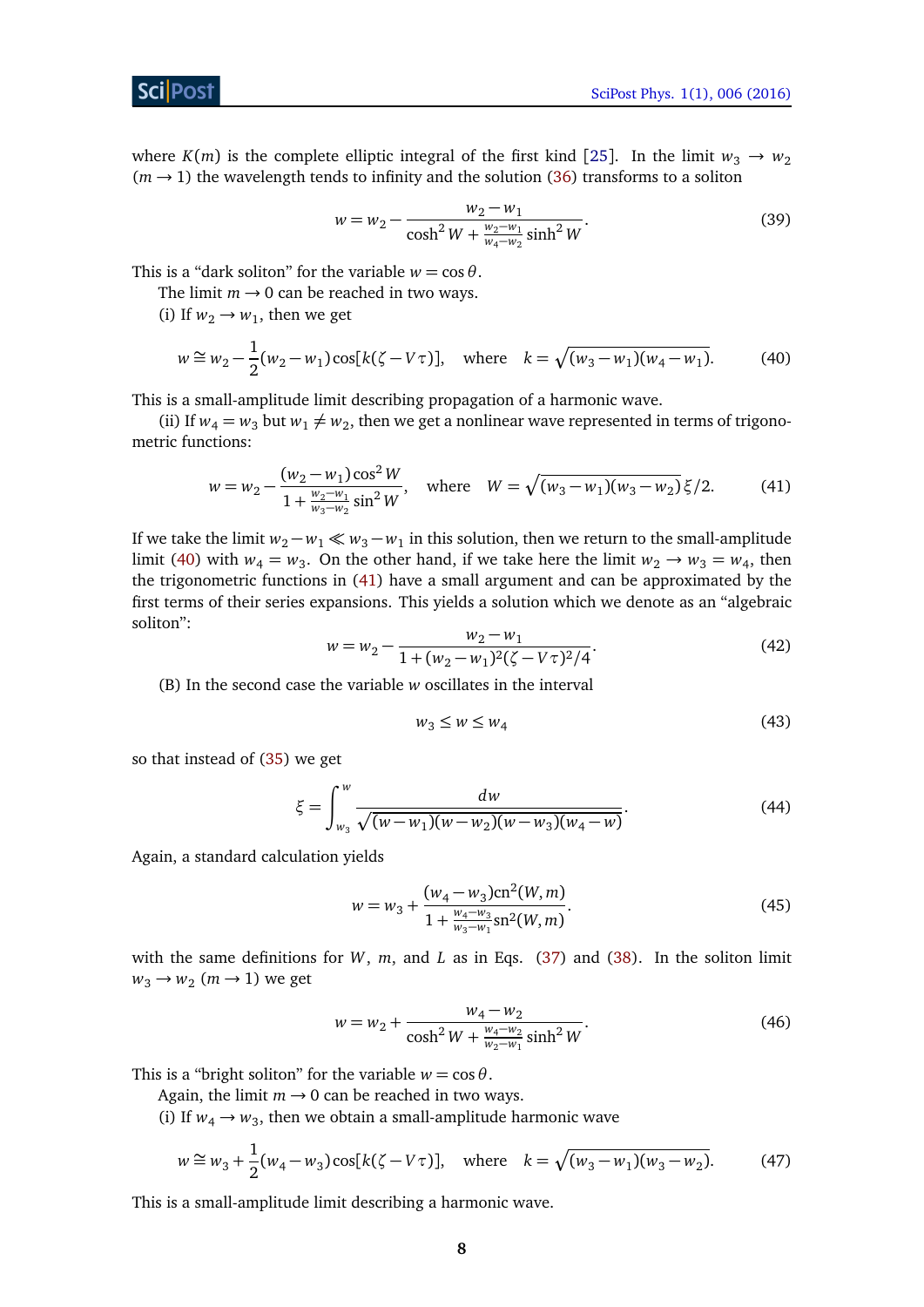ScilPost

(ii) If  $w_2 = w_1$ , then we obtain another nonlinear trigonometric solution,

$$
w = w_3 + \frac{(w_4 - w_3)\cos^2 W}{1 + \frac{w_4 - w_3}{w_3 - w_1}\sin^2 W}, \quad \text{where} \quad W = \sqrt{(w_3 - w_1)(w_4 - w_1)}\,\xi/2. \tag{48}
$$

If we assume in this solution  $w_4 - w_3 \ll w_4 - w_1$ , then we reproduce the small-amplitude limit [\(47\)](#page-7-2) with  $w_2 = w_1$ . On the other hand, in the limit  $w_3 \rightarrow w_2 = w_1$  we obtain the algebraic soliton solution:

<span id="page-8-3"></span>
$$
w = w_1 + \frac{w_4 - w_1}{1 + (w_4 - w_1)^2 (\zeta - V\tau)^2 / 4}.
$$
\n(49)

This ends the general presentation of the different solutions of Eq. [\(30\)](#page-6-1).

It is now interesting to discuss in more detail the soliton solutions which play a special role in the description of dispersive shock waves (Sec. [5.2\)](#page-18-0). The bright soliton solution [\(46\)](#page-7-3) corresponds to an increased number of particles in the "up" component:

<span id="page-8-1"></span>
$$
\Delta N_{\uparrow} = \int dx \, (\rho_{\uparrow}^{\text{sol}} - \rho_{\uparrow}^{\text{(0)}}) \,, \tag{50}
$$

where  $\rho_1^{(0)} = \rho_0 (1 + w_2)/2$  is the background density of the up component and  $\rho_1^{\text{sol}}(\zeta, \tau) =$ *ρ*0 (1 + *w*)*/*2, *w*(*ξ*) being given by [\(46\)](#page-7-3). One gets

<span id="page-8-0"></span>
$$
\Delta N_{\uparrow} = 2 \rho_0 \xi_p \arctan \sqrt{\frac{w_4 - w_2}{w_2 - w_1}}.
$$
\n(51)

The soliton is characterized by the three zeros  $w_1$ ,  $w_2 (= w_3)$  and  $w_4$  which relate to the physical variables  $w_0$  (relative background density of the components),  $V$  (velocity of the soliton) and  $v_0$  (relative background velocity of the components) through

$$
w_2 = w_0
$$
, and  $w_{4/1} = v_0 (V - v_0 w_0) \pm \sqrt{(1 - v_0^2) [1 - (V - v_0 w_0)^2]}$ . (52)

The energy of the soliton is the difference between the energy [\(16\)](#page-4-3) of the system in the presence and in the absence of the soliton. It reads  $E_{\text{sol}} = \frac{1}{2}$  $\frac{1}{2}$ δgρ<sup>2</sup> $\xi$ <sub>p</sub> $\mathcal{E} = \frac{1}{2}$  $\frac{1}{2}\hbar\rho_0 c_p \mathscr{E}$  where

<span id="page-8-4"></span>
$$
\mathcal{E} = \int d\zeta \bigg[ u(\xi) - \frac{1}{2} (\nu_0^2 - 1)(1 - w_0^2) \bigg],\tag{53}
$$

 $u(\xi)$  being here the energy density [\(17\)](#page-4-4) computed for the distribution [\(46\)](#page-7-3). It is shown in Appendix [A](#page-24-0) that

<span id="page-8-2"></span>
$$
\mathcal{E} = 2\sqrt{(w_4 - w_2)(w_2 - w_1)} = 2\sqrt{(1 - v_0^2)(1 - w_0^2) - (V - 2v_0w_0)^2}.
$$
 (54)

The soliton solution found in [[16](#page-27-4)] is reproduced from Eqs. [\(39\)](#page-7-4) and [\(46\)](#page-7-3) if we consider the situation where the two components have equal background densities ( $w_0 = 0$ ), and no relative velocity ( $v_0 = 0$ ). In this case, one gets from Eq. [\(52\)](#page-8-0)

$$
w_2 = w_3 = 0, \text{ and } w_{4/1} = \pm \sqrt{1 - V^2}, \tag{55}
$$

that is  $Q(w) = w^2(w^2 - 1 + V^2)$  which agrees with formula [\(32\)](#page-6-6). As a result we obtain

$$
w = \cos \theta = \pm \frac{\sqrt{1 - V^2}}{\cosh\left[\sqrt{1 - V^2}(\zeta - V\tau)\right]},
$$
\n(56)

and Eqs. [\(18\)](#page-4-0) give the corresponding densities of each component. From [\(51\)](#page-8-1) and [\(54\)](#page-8-2), one sees that this soliton corresponds to an increase of the number particles of the up component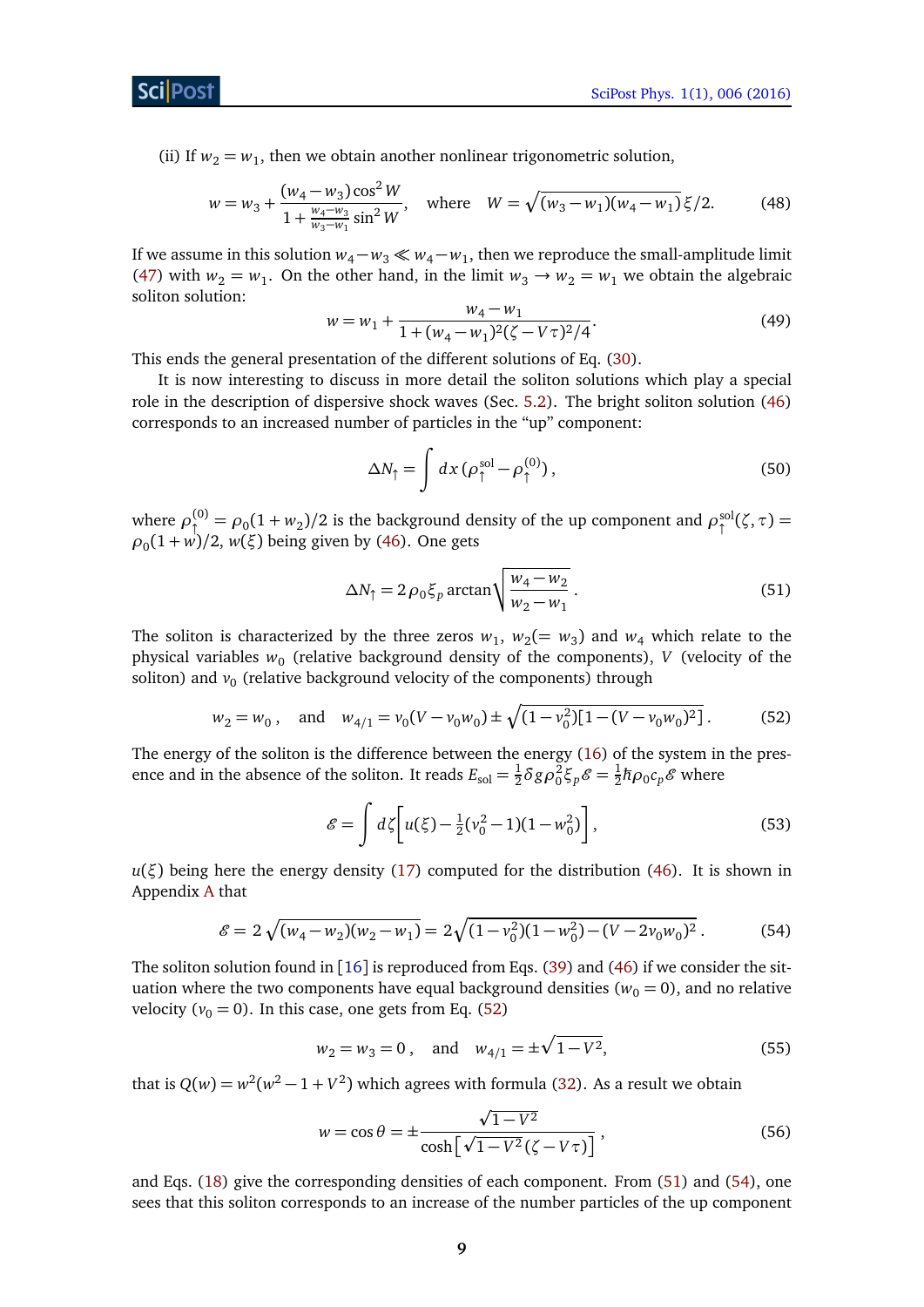$\Delta N_{\uparrow} = \frac{\pi}{2} \rho_0 \xi_p$  and to an energy  $E_{\text{sol}} = \hbar \rho_0 c_p$ p  $\sqrt{1-V^2}$ , in agreement with the findings of Ref. [[16](#page-27-4)]. Note however that the existence of polarization solitons of the form [\(39\)](#page-7-4) and [\(46\)](#page-7-3) is not restricted to the condition of equal background densities  $\rho_{\,\Upsilon\,0} = \rho_{\,\downarrow 0}$  considered in Ref. [[16](#page-27-4)].

Our approach made it possible to identify new algebraic solitons [\(42\)](#page-7-5) and [\(49\)](#page-8-3) with unique properties which we now briefly discuss. The algebraic soliton [\(49\)](#page-8-3) can be obtained as the limit  $w_2 (= w_3) \rightarrow w_1$  of [\(46\)](#page-7-3). It corresponds to an increased number of "up" particles  $\Delta N_\uparrow$  $\pi\rho_0\xi_p.$  At variance with the case of dark/bright solitons, once the background parameters  $w_0$ and  $v_0$  are fixed, the velocity *V* of an algebraic soliton is not free. One finds that it is fixed to be exactly the sound velocity [\(26\)](#page-5-3). For an algebraic soliton, one has  $w_2 \rightarrow w_1$  and thus the energy [\(54\)](#page-8-2) of such a soliton is zero, as can be checked directly from [\(49\)](#page-8-3) and [\(53\)](#page-8-4).

Also note that the dark/bright solitons [\(39\)](#page-7-4) and [\(46\)](#page-7-3) are of a quite different nature than the one identified by Busch and Anglin in Ref. [[26](#page-27-14)] and observed in Ref. [[27](#page-27-15)]. It can be shown that if one considers the limit of a stationnary soliton of type [\(46\)](#page-7-3) with no pedestal ( $w_0 \rightarrow -1$ ), then one does not reach the limit of the dark-bright solitons of Ref. [[26](#page-27-14)], but instead one obtains an algebraic soliton of the form  $\rho_1(\zeta, \tau) = \rho_0 (1 + \zeta^2)^{-1}$ .

## <span id="page-9-0"></span>**4 Dispersionless approximation and simple-waves**

#### <span id="page-9-1"></span>**4.1 Dispersionless hydrodynamics and Riemann equations**

If the velocity and density distributions  $v$  and  $w$  are smooth enough, that is, if they experience little change over one polarization healing length [\(7\)](#page-3-0), then we can neglect the dispersion effects described by the last terms in the second equations of the systems [\(21\)](#page-4-5) and [\(23\)](#page-5-4)<sup>[2](#page-9-2)</sup> This corresponds to the so-called dispersionless approximation. We shall present the corresponding equations in two forms—for the variables (*w*, *v*),

<span id="page-9-6"></span><span id="page-9-3"></span>
$$
w_{\tau} - [(1 - w^2)v]_{\zeta} = 0, \quad v_{\tau} - [(1 - v^2)w]_{\zeta} = 0,
$$
\n(57)

and for the variables  $(\theta, \sigma)$ ,

$$
\theta_{\tau} + 2\cos\theta \cdot \cos\sigma \cdot \theta_{\zeta} - \sin\theta \cdot \sin\sigma \cdot \sigma_{\zeta} = 0,\n\sigma_{\tau} + 2\cos\theta \cdot \cos\sigma \cdot \sigma_{\zeta} - \sin\theta \cdot \sin\sigma \cdot \theta_{\zeta} = 0.
$$
\n(58)

These are equations of hydrodynamic type which can be studied by means of well documented methods.

First of all, we find at once from the system [\(58\)](#page-9-3) that the variables

<span id="page-9-5"></span><span id="page-9-4"></span>
$$
r_1 = \sigma - \theta, \quad \text{and} \quad r_2 = \sigma + \theta \tag{59}
$$

satisfy the equations

$$
\frac{\partial r_{1,2}}{\partial \tau} + V_{1,2}(r_1, r_2) \frac{\partial r_{1,2}}{\partial \zeta} = 0,
$$
\n(60)

where

$$
V_{1,2} = \frac{3}{2}\cos r_{1,2} + \frac{1}{2}\cos r_{2,1} = 2\cos\sigma\cos\theta \pm \sin\sigma\sin\theta,
$$
 (61)

or in terms of the variables (*v*, *w*)

$$
V_{1,2} = 2w\nu \pm \sqrt{(1 - w^2)(1 - \nu^2)}.
$$
 (62)

<span id="page-9-2"></span> $^2$ In this regime, the dispersion relation [\(24\)](#page-5-1) can be approximated by a straight line of slope  $c$  [ $c$  being the speed of sound, as given by [\(26\)](#page-5-3)], which is legitimate when *k* 1, i.e., for wave lengths large compared to *ξ<sup>p</sup>* .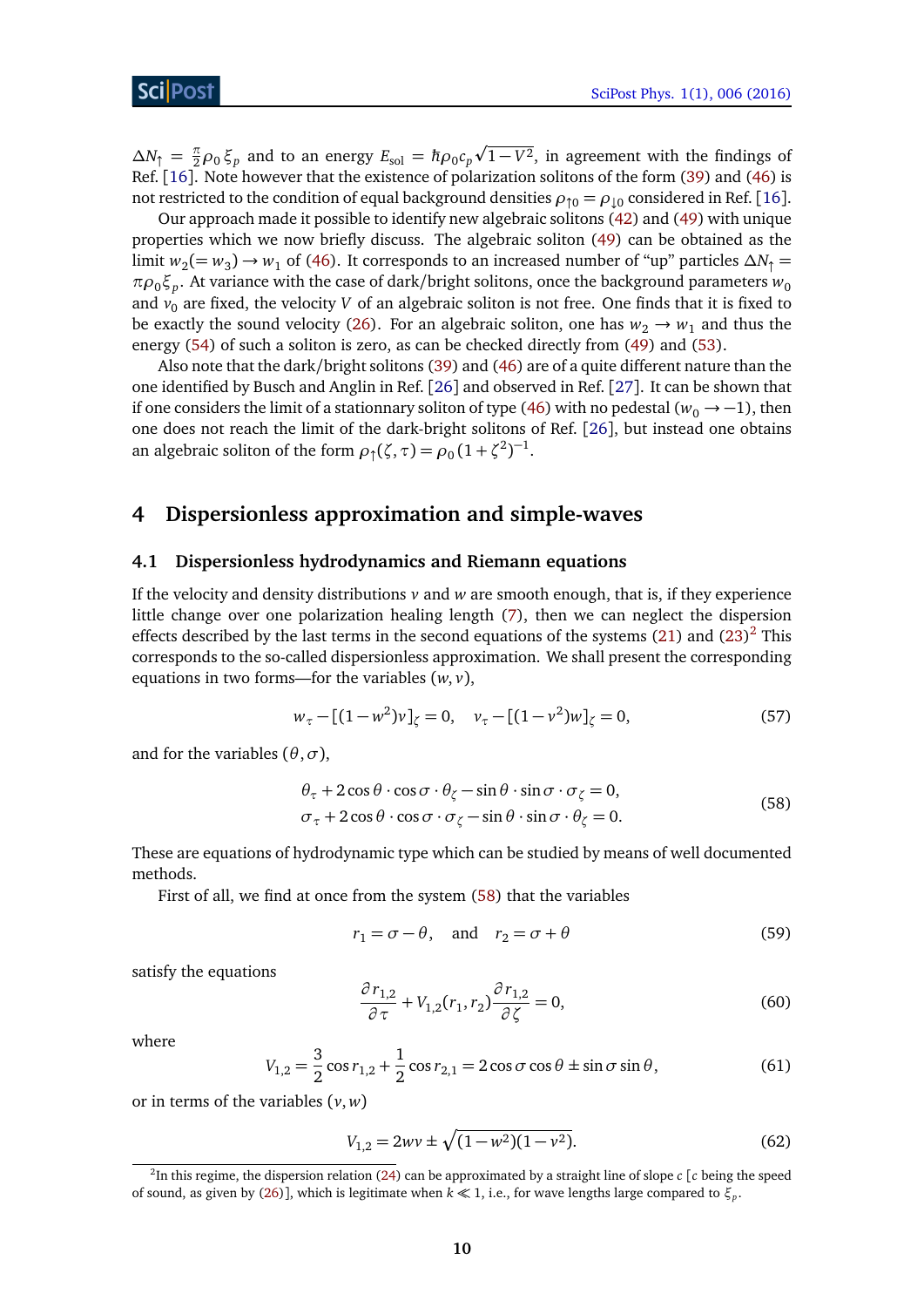The characteristic velocities  $V_1$  and  $V_2$  are the velocities of propagation of small disturbances along a non-uniform background (*θ*,*σ*) or (*w*, *v*), correspondingly. In the case of a uniform background  $w = w_0 = \cos \theta_0$ ,  $v = v_0 = \cos \sigma_0$  they coincide with the sound velocities [\(26\)](#page-5-3). The variables  $r_{1,2}$  are called Riemann invariants, and Eqs. [\(60\)](#page-9-4) are the hydrodynamic equations written in the Riemann invariant form (see, e.g., Ref. [[28](#page-28-0)]). They have the familiar form of equations of compressible gas dynamics written in terms of the Riemann invariants, however the relationships between the Riemann invariants and the physical variables are more complicated here than for a gaseous system. Once  $r_1$  and  $r_2$  have been found, the physical variables *w*, *v* are given by

$$
w = \cos[(r_1 - r_2)/2], \quad v = \cos[(r_1 + r_2)/2].
$$
 (63)

At this point, we have reduced the polarization hydrodynamic equations to the symmetric Riemann form [\(60\)](#page-9-4). We shall now study a special class of solutions of these equations.

#### <span id="page-10-0"></span>**4.2 Simple wave solutions**

In the framework of the hydrodynamic approximation a special role is played by the so-called *simple wave* solutions that are characterized by the fact that one of the Riemann invariants [\(59\)](#page-9-5) is constant along the solution, so that the system [\(60\)](#page-9-4) reduces to a single equation of the Hopf type. For example, let  $r_2 = r_2^0 = \text{const}$ ; then we get the equation

$$
\frac{\partial r_1}{\partial \tau} + V_1(r_1, r_2^0) \frac{\partial r_1}{\partial \zeta} = 0 \tag{64}
$$

for the variable  $r_1$ . This equation admits the well-known solution

<span id="page-10-1"></span>
$$
\zeta - V_1(r_1, r_2^0)\tau = f(r_1),\tag{65}
$$

where  $f(r_1)$  is an arbitrary function. Equation [\(65\)](#page-10-1) determines the dependence of  $r_1$  on  $\zeta$  and  $\tau$  in an implicit form. The function  $f(r_1)$  can be thought of as the inverse function of the initial distribution of  $r_1$  at the moment  $\tau = 0$ , i.e.,  $f^{-1}(\zeta) = r_1(\zeta, \tau = 0)$ . The simple wave solution with constant Riemann invariant  $r_1 = r_1^0 = \text{const}$  can be easily written in a similar form.

The importance of the simple wave solutions is related to the fact that, generally speaking, a hydrodynamic solution of a typical problem consists of different functions defined on several regions in the (*ζ*,*τ*)-plane separated by lines of discontinuity of the fields (here *θ* and *σ*). Along the so-called *weak discontinuities* one has discontinuities of the derivatives while the functions remain continuous. In particular, if the fluid flow has a boundary with adjacent quiescent fluid, then this boundary is a weak discontinuity and the neighboring flow is described by a simple wave solution (see, e.g., [[28](#page-28-0)]).

A special role is played by self-similar solutions, for which  $r_{1,2}$  depend on the self-similar variable  $z = \zeta/\tau$  only. In particular, such solutions appear in problems where the initial distributions do not contain parameters with dimension of a length, e.g., in the case of initial discontinuities with abrupt jumps of the variables *w* and/or *v* ( $\theta$  and/or  $\sigma$ ). The jump occurs at some coordinate that can be taken as the origin of the *ζ*-coordinate frame. In this case,  $r_{1,2} = r_{1,2}(z)$  and the hydrodynamic equations [\(60\)](#page-9-4) take the form

<span id="page-10-2"></span>
$$
(V_1 - z)\frac{dr_1}{dz} = 0, \quad (V_2 - z)\frac{dr_2}{dz} = 0.
$$
\n(66)

Their solutions are evidently

$$
r_2 = r_2^0 = \text{const}, \text{ and } V_1(r_1, r_2^0) = z,
$$
  
or  $r_1 = r_1^0 = \text{const}, \text{ and } V_2(r_1^0, r_2) = z.$  (67)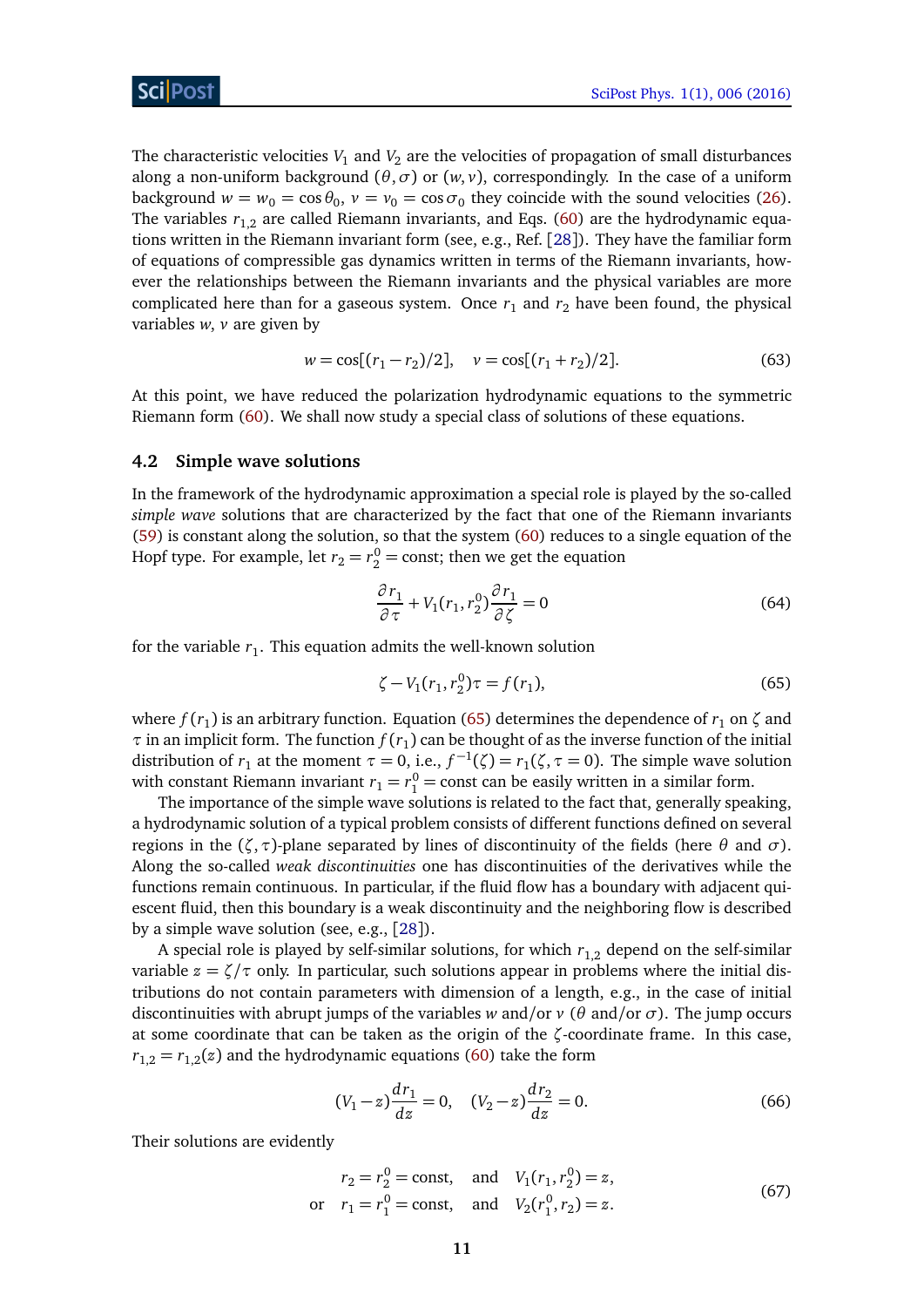

<span id="page-11-3"></span>Figure 1: Distribution of  $\theta(z)$  in the simple wave solution with fixed value of  $r_2 = \sigma + \theta =$  $\pi/2+\theta_R$ . The flow is attached on its right side to a condensate at rest with  $\theta=\theta_R$  and  $\sigma=\pi/2$ which corresponds to the horizontal line. Here  $z_R = \sin \theta_R$ .

These are particular cases of simple wave solutions [\(65\)](#page-10-1) with  $f \equiv 0$ . Eqs. [\(67\)](#page-10-2) yield for the variable *θ* the distributions

<span id="page-11-0"></span>
$$
\theta = \pm \frac{1}{2} \arccos\left(\frac{2}{3}z - \frac{1}{3}\cos r_2^0\right) + \frac{1}{2}r_2^0 + n\pi,
$$
  
or 
$$
\theta = \pm \frac{1}{2} \arccos\left(\frac{2}{3}z - \frac{1}{3}\cos r_1^0\right) - \frac{1}{2}r_1^0 + n\pi,
$$
 (68)

where the values of the constants ( $r_2^0$  or  $r_1^0$  and  $n \in \mathbb{Z}$ ) and the signs are to be determined from the boundary conditions.

Let us consider here such solutions in the case where a dispersionless polarization flow is neighboring a condensate at rest. We shall first consider a self-similar simple wave matching at its right side a quiescent condensate (i.e., with  $\sigma = \pi/2$ ) where  $\theta = \theta_R = \text{const.}$  It is easy to see from simple considerations [[28](#page-28-0)] that its right edge, being a weak discontinuity, must propagate to the right with the sound velocity  $c = \sin \theta_R$  [cf., [\(26\)](#page-5-3)]; that is, this self-similar flow has to satisfy the boundary condition  $\theta = \theta_R$  at  $z = z_R = \sin \theta_R$ . Simple inspection shows that this is achieved by the first of solutions [\(68\)](#page-11-0) (where  $r_2 = \sigma + \theta = \pi/2 + \theta_R = \text{const}$ ) with a lower sign and  $n = 0$ . Hence, owing to the relation arccos  $x = \pi/2 - \arcsin x$ , we obtain

$$
\theta = \frac{1}{2}\arcsin\left(\frac{2}{3}z + \frac{1}{3}\sin\theta_R\right) + \frac{1}{2}\theta_R,\tag{69}
$$

and, consequently, by virtue of constancy of  $r_2 = r_2^0 = \frac{\pi}{2} + \theta_R$ ,

<span id="page-11-1"></span>
$$
\sigma = \frac{1}{2}\pi + \theta_R - \theta. \tag{70}
$$

It is usually supposed that  $\theta$  takes values in the interval  $0 \le \theta \le \pi$ , however any interval of same length is suitable for the description of the physical variable  $w = \cos \theta$ . We shall use here the equivalent interval

<span id="page-11-2"></span>
$$
-\frac{1}{4}\pi + \frac{1}{2}\theta_R \le \theta \le \frac{3}{4}\pi + \frac{1}{2}\theta_R
$$
\n(71)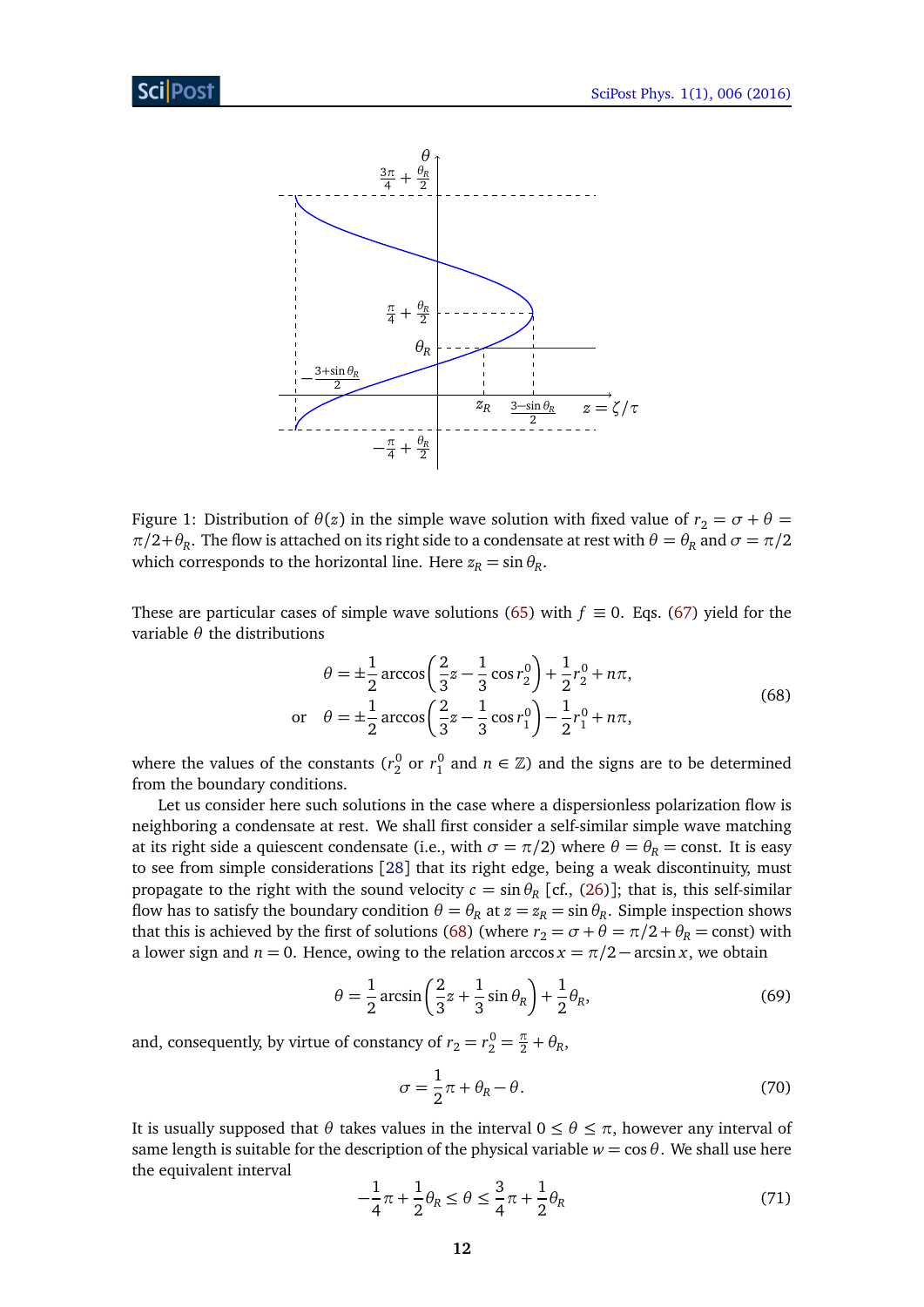

<span id="page-12-1"></span>Figure 2: Distribution of  $\theta(z)$  in the simple wave solution; case (a) (see [\(73\)](#page-12-0)). Here  $z_R = \sin \theta_R$ ,  $z_{0R} = \frac{3}{2}$  $\frac{3}{2}\sin(2\theta_0 - \theta_R) - \frac{1}{2}$  $rac{1}{2}$  sin  $\theta_R$ .

which is more suitable for the solution [\(69\)](#page-11-1). The solution [\(69\)](#page-11-1) does not cover all the interval [\(71\)](#page-11-2) over which one has

<span id="page-12-3"></span>
$$
z(\theta) = \frac{3}{2}\sin(2\theta - \theta_R) - \frac{1}{2}\sin\theta_R.
$$
 (72)

The resulting plot is displayed in Fig. [1](#page-11-3) for a value of  $\theta_R$  chosen in the interval  $0 < \theta_R < \pi$ .

The left edge of this wave must have a boundary either with one of the general solutions of equations [\(60\)](#page-9-4), or with another simple wave with constant values of  $\sigma$  and  $\theta$  (that is, with a plateau in the density distribution). For future applications we shall confine ourselves to the second possibility and demand that the left edge of the solution corresponds to  $\theta = \theta_0$  and, consequently, to  $\sigma = \sigma_0 = \pi/2 + \theta_R - \theta_0$ , since  $r_2$  is constant across our simple wave. Here we have to distinguish two main typical situations denoted as (a) and (b) below.

<span id="page-12-0"></span>Case (a): If

$$
-\frac{1}{4}\pi + \frac{1}{2}\theta_R < \theta_0 < \theta_R,\tag{73}
$$

then the constant left flow characterized by  $\sigma_0$  and  $\theta_0$  is connected with the quiescent con-densate at the right by a rarefaction wave shown in Fig. [2](#page-12-1) (region  $z_{0R} < z < z_R$  of this figure) whose left edge propagates with velocity

<span id="page-12-4"></span>
$$
z_{0R} = \frac{3}{2}\sin(2\theta_0 - \theta_R) - \frac{1}{2}\sin\theta_R.
$$
 (74)

The corresponding distributions of the density  $\rho_{\uparrow}$  and the flow velocity  $v = \cos \sigma = \sin(\theta - \sigma)$  $\theta_R$ ) are shown in Figs. [3](#page-13-0) and [4,](#page-13-1) respectively.

Case (b):

$$
\theta_R < \theta_0 < \frac{3}{4}\pi + \frac{1}{2}\theta_R. \tag{75}
$$

<span id="page-12-2"></span>We will see that in this case there is an interval on the *z*-axis where the formal solution of the hydrodynamic equations becomes three-valued. Although such a solution does not have a direct physical meaning, it provides important relations remaining correct after replacement of the nonphysical multi-valued parts of the flow by a dispersive shock wave. To be definite, we illustrate such a situation in Fig. [5](#page-14-0) which is drawn in the subcase we denote as (b1) in which

$$
\theta_R < \theta_0 < \frac{1}{4}\pi + \frac{1}{2}\theta_R. \tag{76}
$$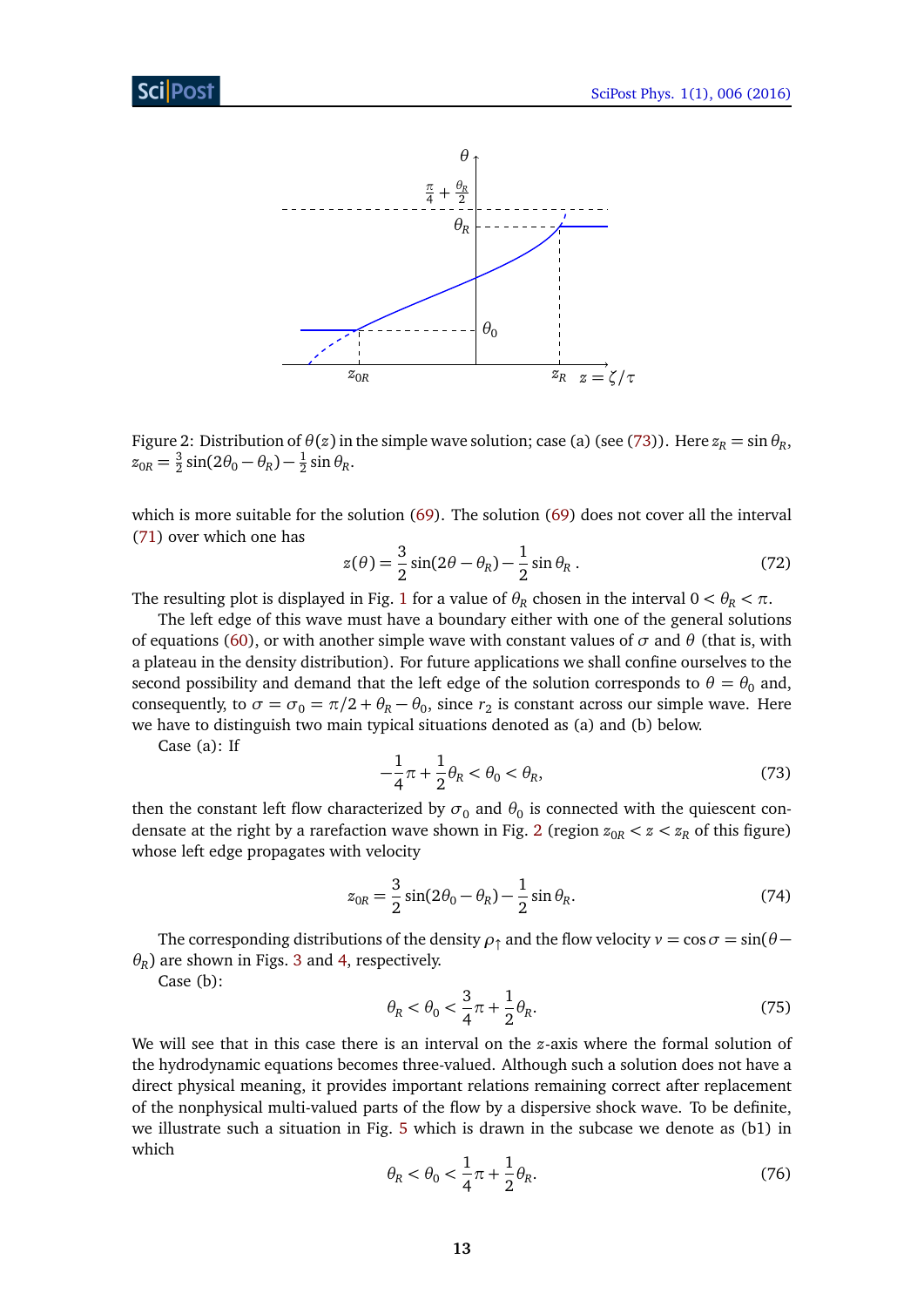

<span id="page-13-0"></span>Figure 3: Distribution of  $\rho_1(z)$  in the simple wave solution; case (a). Here  $z_R = \sin \theta_R$ ,  $z_{0R} = \frac{3}{2} \sin(2\theta - \theta) - \frac{1}{2} \sin \theta$ ,  $z_R = \cos^2(\theta/2)$ ,  $z_R = \cos^2(\theta/2)$  $\frac{3}{2}\sin(2\theta_0 - \theta_R) - \frac{1}{2}$  $\frac{1}{2}$  sin  $\theta_R$ ,  $\rho_{\uparrow 0} = \rho_0 \cos^2(\theta_0/2)$ ,  $\rho_{\uparrow R} = \rho_0 \cos^2(\theta_R/2)$ .



<span id="page-13-1"></span>Figure 4: Distribution of  $v(z)$  in the simple wave solution; case (a). Here  $v_0 = \sin(\theta_0 - \theta_R)$ .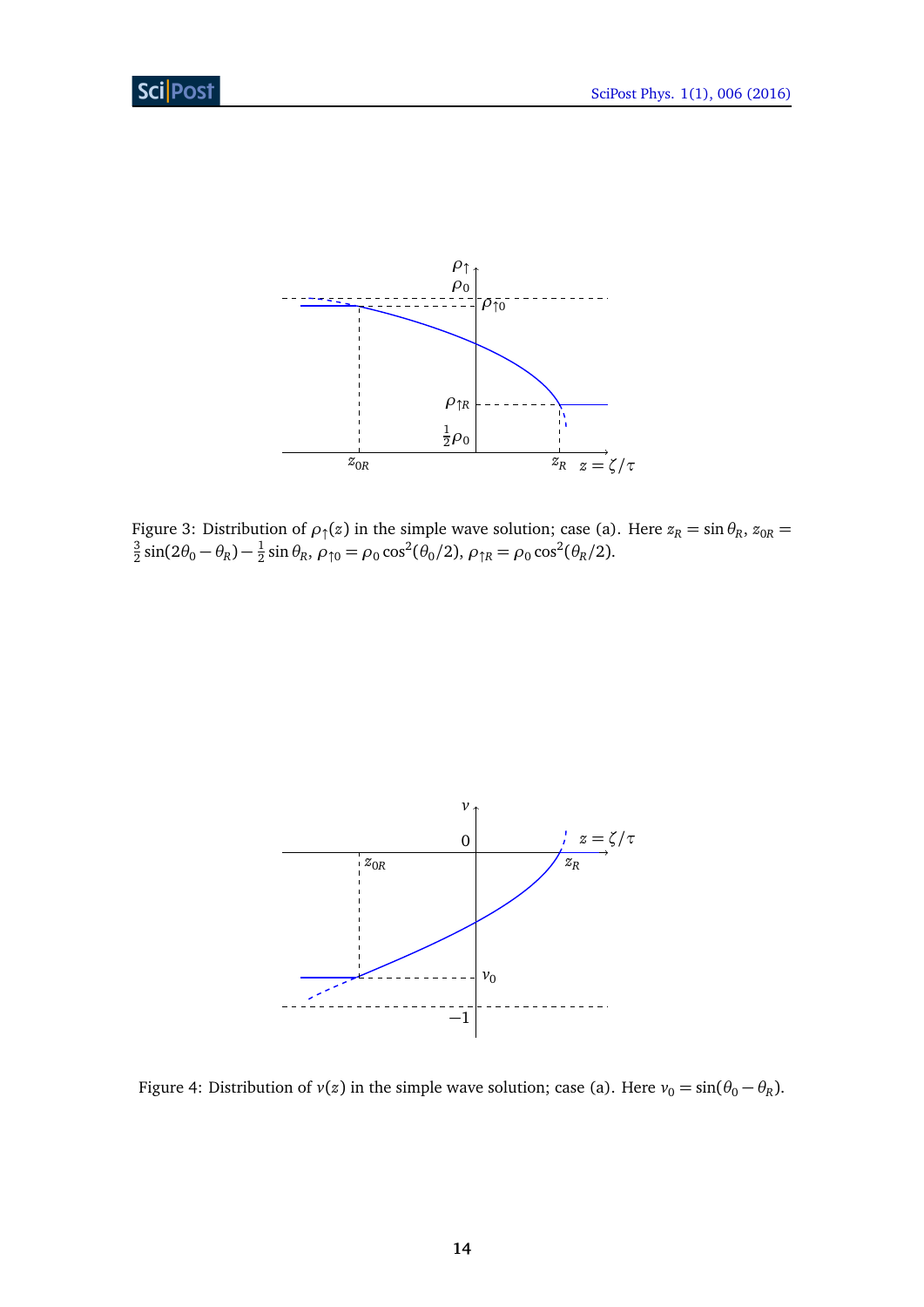

<span id="page-14-0"></span>Figure 5: Distribution of  $\theta(z)$  in the simple wave solution; case (b1) (see [\(76\)](#page-12-2)). Here  $z_R$  $\sin \theta_R$ ,  $z_{0R} = \frac{3}{2}$  $\frac{3}{2}\sin(2\theta_0 - \theta_R) - \frac{1}{2}$  $rac{1}{2}$  sin  $\theta_R$ .



<span id="page-14-1"></span>Figure 6: Distribution of  $\rho_{\uparrow}(z)$  in the simple wave solution; case (b1). Here  $z_R = \sin \theta_R$ ,  $z_{0R} = \frac{3}{2}$  $\frac{3}{2}\sin(2\theta_0 - \theta_R) - \frac{1}{2}$  $rac{1}{2}$  sin  $\theta_R$ .

In this case, in the region of the simple wave,  $\theta(z)$  is given by the single-valued solution [\(69\)](#page-11-1), but the matching with the left and right boundaries can only be performed at the price of overlapping the region of validity of the single wave solution with the ones of the plateau at the boundary. This corresponds to an overall multi-valued solution, as shown in Fig. [5.](#page-14-0) The corresponding plot of the density is shown in Fig. [6](#page-14-1) and a similar graph can be plotted for the flow velocity *v*(*z*).

In the subcase we denote as (b2) for which

$$
\frac{1}{4}\pi + \frac{1}{2}\theta_R < \theta_0 < \frac{3}{4}\pi + \frac{1}{2}\theta_R,\tag{77}
$$

the simple wave solution obtained from [\(72\)](#page-12-3) already corresponds to a multi-valued  $\theta(z)$  and the graphs of the formal hydrodynamic solutions can be easily plotted.

Let us now turn to a self-similar simple wave propagating to the left into a quiescent condensate with  $\sigma = \pi/2$ ,  $\theta = \theta_L$  = const. This problem is obviously symmetric to the one just studied: the left edge of the wave propagates here to the left with the sound velocity  $c = -\sin\theta_L$  that is, we have to satisfy the boundary condition  $\theta = \theta_L$  at  $z = z_L = -\sin\theta_L$ . This time we have to consider the second of solutions [\(68\)](#page-11-0) (where  $r_1 = \sigma - \theta = \pi/2 - \theta_L = \text{const}$ ) with an upper sign and  $n = 0$ . Hence, we obtain

$$
\theta = -\frac{1}{2}\arcsin\left(\frac{2}{3}z - \frac{1}{3}\sin\theta_L\right) + \frac{1}{2}\theta_L\,,\tag{78}
$$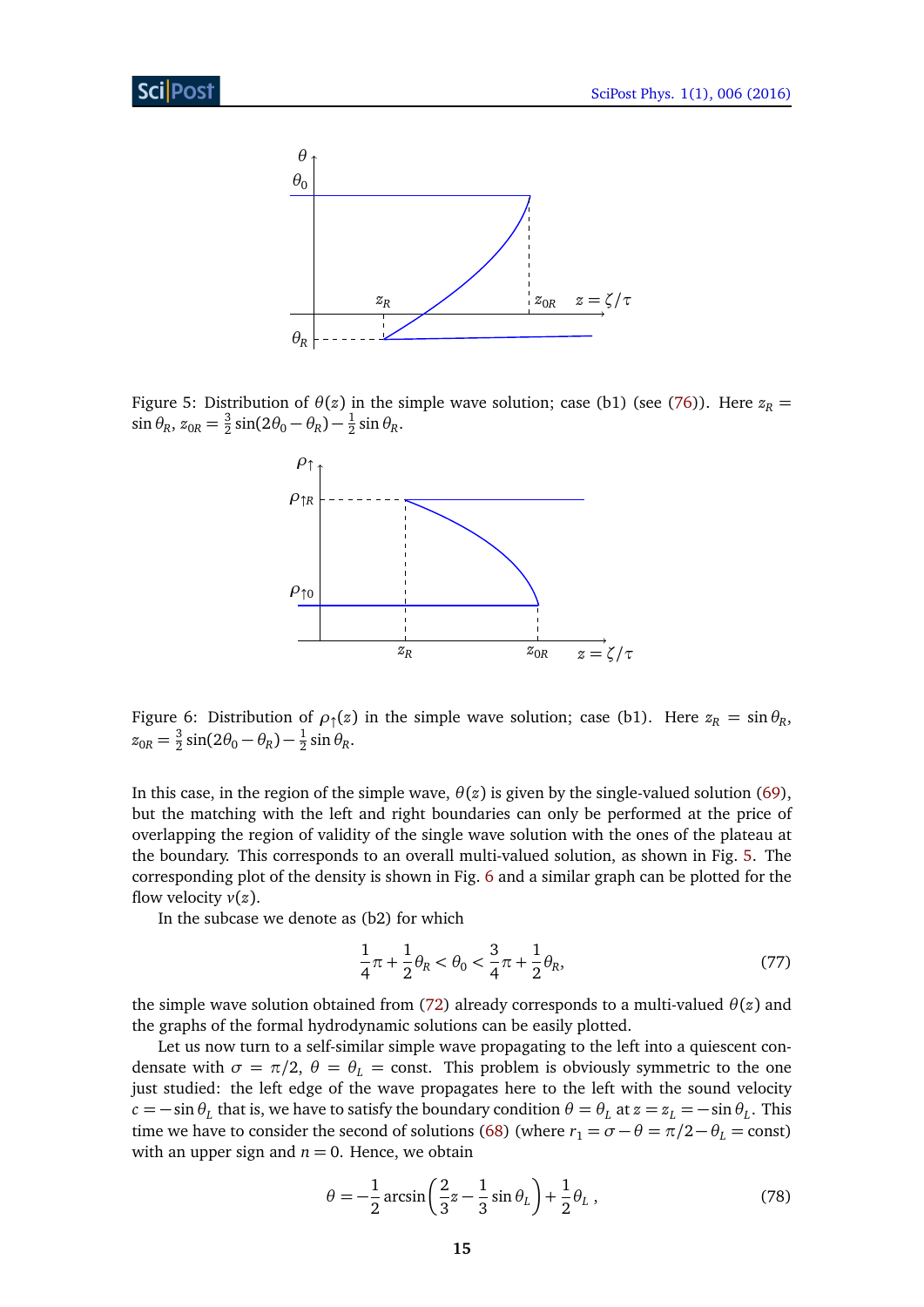

<span id="page-15-1"></span>Figure 7: Distribution of  $\theta(z)$  in the simple wave solution with fixed value of  $r_1 = \sigma - \theta =$  $\pi/2 - \theta_L$ . The flow with  $\theta = \theta_L$  and  $\sigma = \pi/2$  (condensate at rest) can be attached to this solution on its left edge. It is shown by the horizontal line. Here  $z_L = -\sin\theta_L$ .

and, consequently,

$$
\sigma = \frac{1}{2}\pi - \theta_L + \theta. \tag{79}
$$

It is clear that the plots for this case can be obtained from the previous ones by the change *z* →  $-$ *z* replacing the notation  $θ$ <sup>*R*</sup> →  $θ$ *L*, etc. Therefore we shall illustrate such a situation only by the plot of  $\theta(z)$  which is displayed in Fig. [7.](#page-15-1)

Thus, we have obtained simple wave solutions which match on one boundary with a quiescent uniform condensate, and on the other with a flow with constant density and velocity—the "plateau solution".

Two important typical situations have been identified in this section. First, in some cases, the plateau solution can be connected to a simple wave solution joining a quiescent condensate on its other boundary. This is the situation illustrated in Figs. [3](#page-13-0) and [4.](#page-13-1) For such flows the dispersionless hydrodynamic approach is indeed legitimate, and it is just expected that a more precise treatment of the weak discontinuities should exhibit a small amount of linear radiation (on both sides of the simple wave). Such flows are called *rarefaction waves*. Second, in some instances, the solution of the dispersionless hydrodynamic approach is multi-valued in some regions of space, cf. Fig. [6.](#page-14-1) In these regions, the physical flow is expected to be a *dispersive shock wave*, as commonly encountered in similar situations. In the next section we shall consider a configuration where these two possibilities are realized.

# <span id="page-15-0"></span>**5 Evolution of a step-like discontinuity**

<span id="page-15-2"></span>As a typical application of the theory, let us consider an initial step-like distribution of polarization

$$
\theta(\zeta, \tau = 0) = \begin{cases} \theta_L, & \text{when } \zeta < 0, \\ \theta_R, & \text{when } \zeta > 0. \end{cases}
$$
 (80)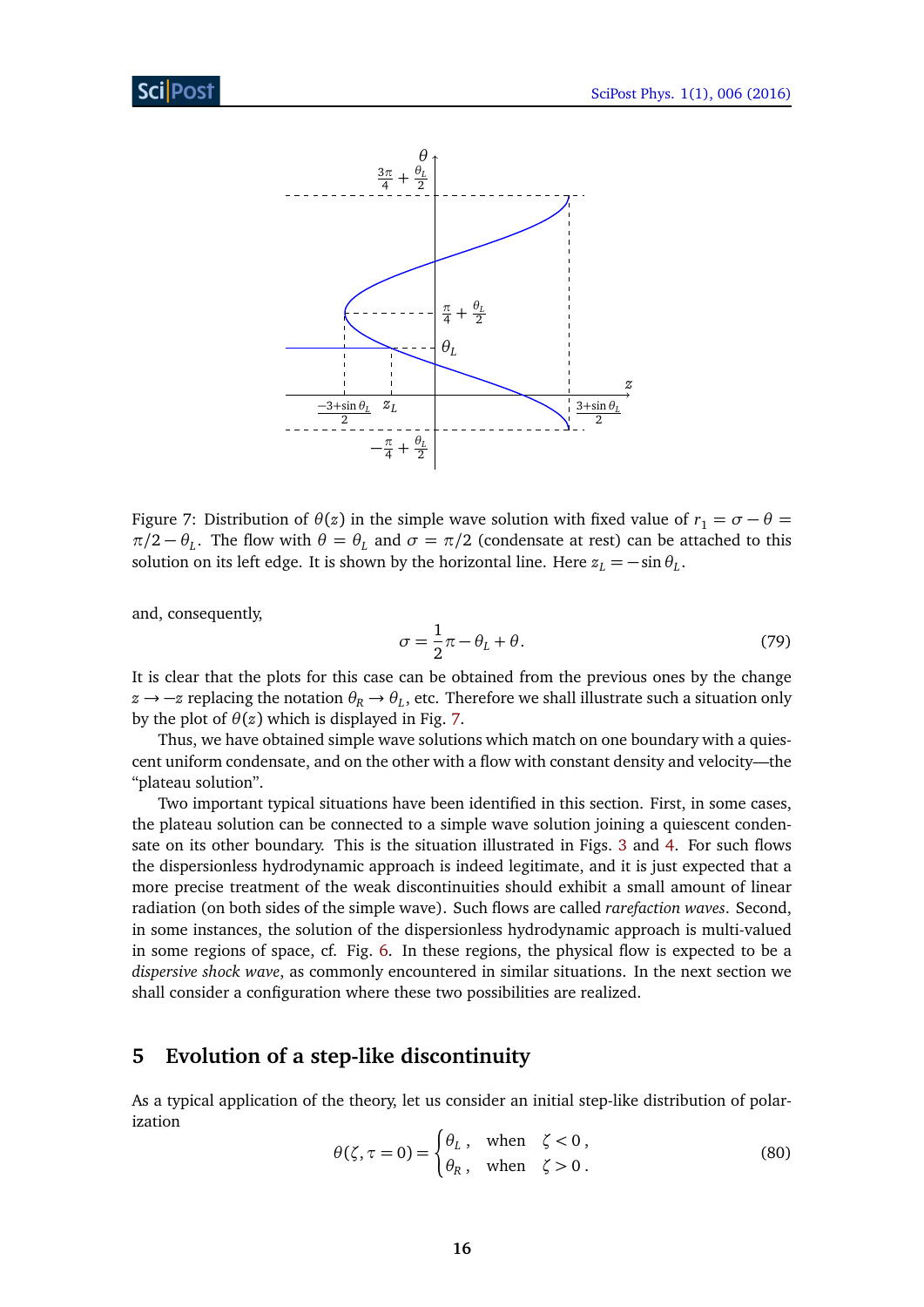and we assume here that the left and right asymptotic regions are both initially at rest,

<span id="page-16-1"></span>
$$
\sigma(\zeta, \tau = 0) = \begin{cases} \sigma_L = \frac{\pi}{2}, & \text{when } \zeta < 0 \\ \sigma_R = \frac{\pi}{2}, & \text{when } \zeta > 0 \end{cases} \tag{81}
$$

We shall consider this problem in the framework of the polarization dynamics governed by Eqs. [\(14\)](#page-3-5), [\(21\)](#page-4-5) or [\(23\)](#page-5-4). We shall begin with the dispersionless hydrodynamic approximation corresponding to Eqs. [\(57\)](#page-9-6) or [\(58\)](#page-9-3) that can be written in the Riemann invariant form [\(60\)](#page-9-4).

#### <span id="page-16-0"></span>**5.1 Hydrodynamic approximation**

The step-like discontinuity evolves into a wave whose edges propagate into quiescent regions located at  $\zeta \to \pm \infty$ . If such an edge is represented by a weak discontinuity, then the adjacent flow is described by a simple wave solution. The step-like initial distribution [\(80\)](#page-15-2) does not include any parameter having the dimension of a length and, consequently, the solution has to depend only on the self-similar variable  $z = \zeta/\tau$  (and of course also, parametrically, on  $\theta_L$ and  $\theta_R$ ).

One cannot find a single simple wave joining its right and left boundaries with asymptotic regions corresponding to the initial conditions [\(80\)](#page-15-2) and [\(81\)](#page-16-1). Instead, the initial discontinuity evolves, for *τ >* 0, into a more complex structure: an expanding self-similar wave consisting of two simple waves separated by a plateau characterized by the constant parameters  $\theta_0$  and  $\sigma_0$ . One edge of each simple wave has a boundary with a condensates whose parameters are given by one (the left or the right) of the boundary conditions [\(80\)](#page-15-2) and [\(81\)](#page-16-1), the other edge matching the plateau distribution. As was discussed in the preceding section, along the simple wave solution [matching with the left asymptotic region  $\sigma = \pi/2$ ,  $\theta = \theta_L$ ] we have  $r_1 = \sigma - \theta = \pi/2 - \theta_L = \sigma_0 - \theta_0$ , and along the other simple wave solution [matching with the right asymptotic region  $\sigma = \pi/2$ ,  $\theta = \theta_R$ ] we have  $r_2 = \sigma + \theta = \pi/2 + \theta_R = \sigma_0 + \theta_0$ . These two conditions determine the parameters of the flow on the plateau:

<span id="page-16-2"></span>
$$
\theta_0 = \frac{1}{2}(\theta_L + \theta_R), \quad \sigma_0 = \frac{1}{2}(\theta_R - \theta_L + \pi). \tag{82}
$$

Combining with the simple wave solutions (whose characteristics are discussed in the previous section), we find the full solution of the problem – determined within the dispersionless approach – under the form

<span id="page-16-3"></span>
$$
\theta(z) = \begin{cases}\n\theta_L, & z < z_L, \\
\frac{1}{2}\theta_L - \frac{1}{2}\arcsin\left(\frac{2}{3}z - \frac{1}{3}\sin\theta_L\right), & z \in (z_L, z_{0L}), \\
\frac{1}{2}(\theta_L + \theta_R), & z_{0L} < z < z_{0R}, \\
\frac{1}{2}\theta_R + \frac{1}{2}\arcsin\left(\frac{2}{3}z + \frac{1}{3}\sin\theta_R\right), & z \in (z_{0R}, z_R), \\
\theta_R, & z > z_R,\n\end{cases}
$$
\n(83)

where

$$
z_L = -\sin \theta_L,
$$
  
\n
$$
z_{0L} = \frac{1}{2} \sin \theta_L - \frac{3}{2} \sin \theta_R,
$$
  
\n
$$
z_{0R} = \frac{3}{2} \sin \theta_L - \frac{1}{2} \sin \theta_R,
$$
  
\n
$$
z_R = \sin \theta_R.
$$
\n(84)

The edge at  $\zeta = -z_L \cdot \tau$  propagates to the left at velocity  $-\sin \theta_L$  which is the sound velocity in the left condensate. The edge at  $\zeta = z_R \cdot \tau$  propagates to the right with velocity sin  $\theta_R$  which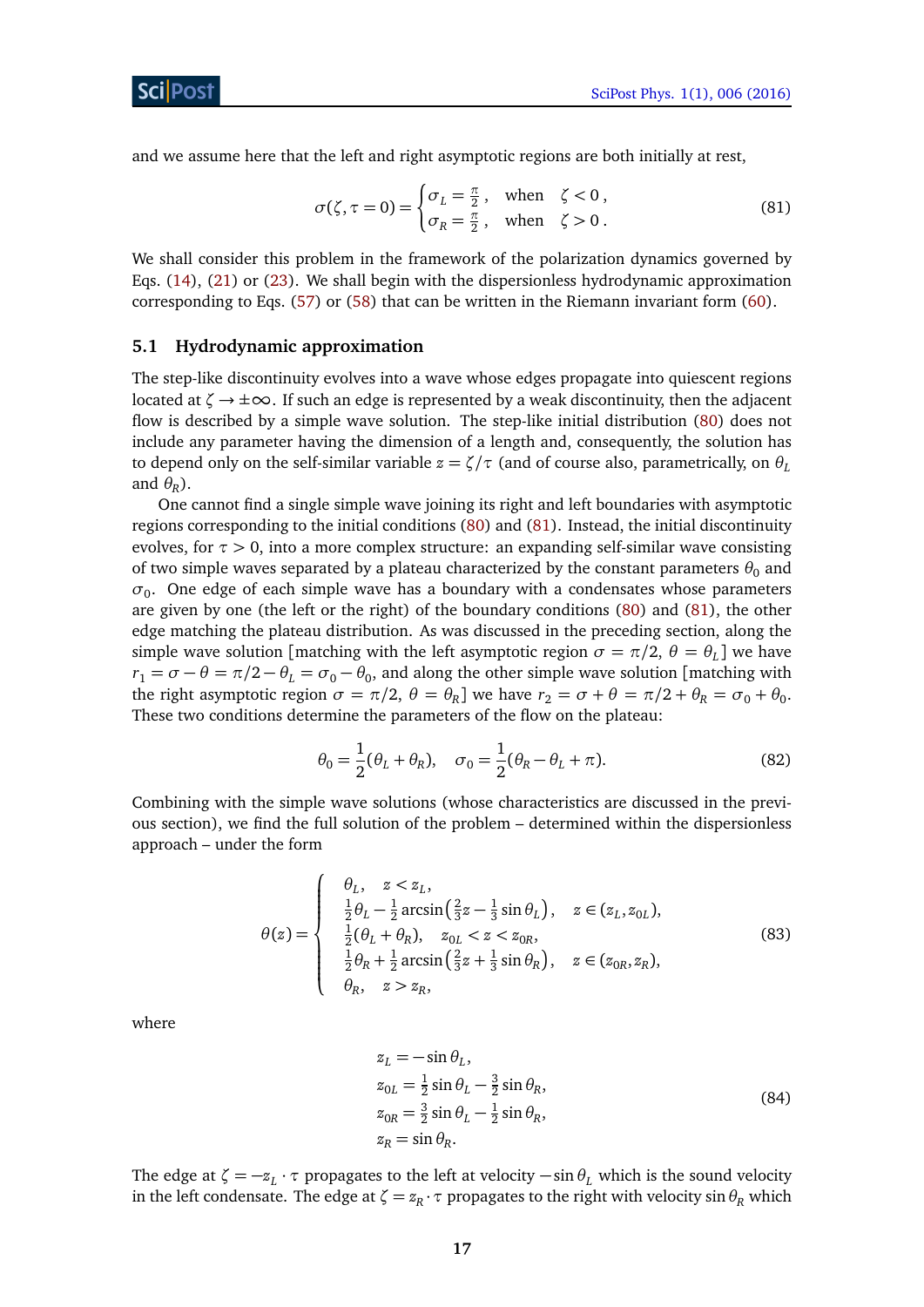is the sound velocity in the right condensate  $[cf. (26)]$  $[cf. (26)]$  $[cf. (26)]$ , and the plateau is located between the  $\text{edges } z_{0L} \cdot \tau \leq \zeta \leq z_{0R} \cdot \tau.$ 

Thus, for given values of the densities at both sides of the initial discontinuity (i.e. for given values of  $\theta_L$  and  $\theta_R$ ) one can calculate the parameters  $\theta_0$ ,  $\sigma_0$  defining the plateau distribution from [\(82\)](#page-16-2) and determining the "left" and "right" simple wave solutions joining the quiescent condensates with the plateau. One of these simple waves represents a rarefaction wave and the other one describes a formal non-physical multi-valued solution. This means that the hydrodynamic approximation fails in the region where the flow is multi-valued and we have there to take into account the dispersion effects neglected in the long wavelength hydrodynamic theory. As a result of dispersion effects, the multi-valued region is replaced by a dispersive shock wave which is an oscillatory nonlinear wave structure. Such a situation is illustrated in Fig. [8.](#page-17-0) There the orange line describes the hydrodynamic approximation [\(83\)](#page-16-3), for



<span id="page-17-0"></span>Figure 8:  $\rho_1/\rho_0$  plotted as a function of  $z = \zeta/\tau$  at  $\tau = 400$ . The initial profile is given by [\(85\)](#page-17-1) and [\(86\)](#page-17-2). The left and right asymptotic densities are  $\rho_{\uparrow,L}/\rho_0 = \cos^2(\theta_L/2) = 0.9045$  and  $\rho_{\uparrow,R}/\rho_0 = \cos^2(\theta_R/2) = 0.6545$ . The dark blue curve corresponds to the numerical solution of Eqs. [\(14\)](#page-3-5). The orange curve is the result of the dispersionless approximation. The inset displays the blow-up of the region of the soliton edge of the DSW. The dashed (light blue) line is the plot of the first soliton whose characteristics are determined in Sec. [5.2.](#page-18-0)

<span id="page-17-1"></span>which the simple wave at the left of the plateau is multi-valued. The blue line corresponds to the numerical solution of the polarization dynamics equations [\(14\)](#page-3-5) for an initial profile given by

$$
v(\zeta, \tau = 0) = 0, \quad \text{and} \quad \theta(\zeta, \tau = 0) = \frac{\theta_R + \theta_L}{2} + \frac{\theta_R - \theta_L}{2} \tanh\left(\frac{\zeta}{\zeta_0}\right),\tag{85}
$$

<span id="page-17-2"></span>with

$$
\theta_L = 0.2 \pi
$$
,  $\theta_R = 0.4 \pi$ , and  $\zeta_0 = 1$ . (86)

The value of  $\zeta_0$  is not negligibly small, and the argument previously invoked for justifying the self-similar nature of the flow does not hold for all times. Instead, the structure of the flow – with a well defined plateau joined to both asymptotic regions by specific structures – does not appear instantaneously, but takes a finite amount of time to get formed. As a result, the flow can be considered as self-similar only for times large compared with this set-up time, which we numerically evaluate to be of order of  $\tau_{\text{setup}} \simeq 8$  in the case of the initial conditions specified by [\(85\)](#page-17-1) and [\(86\)](#page-17-2).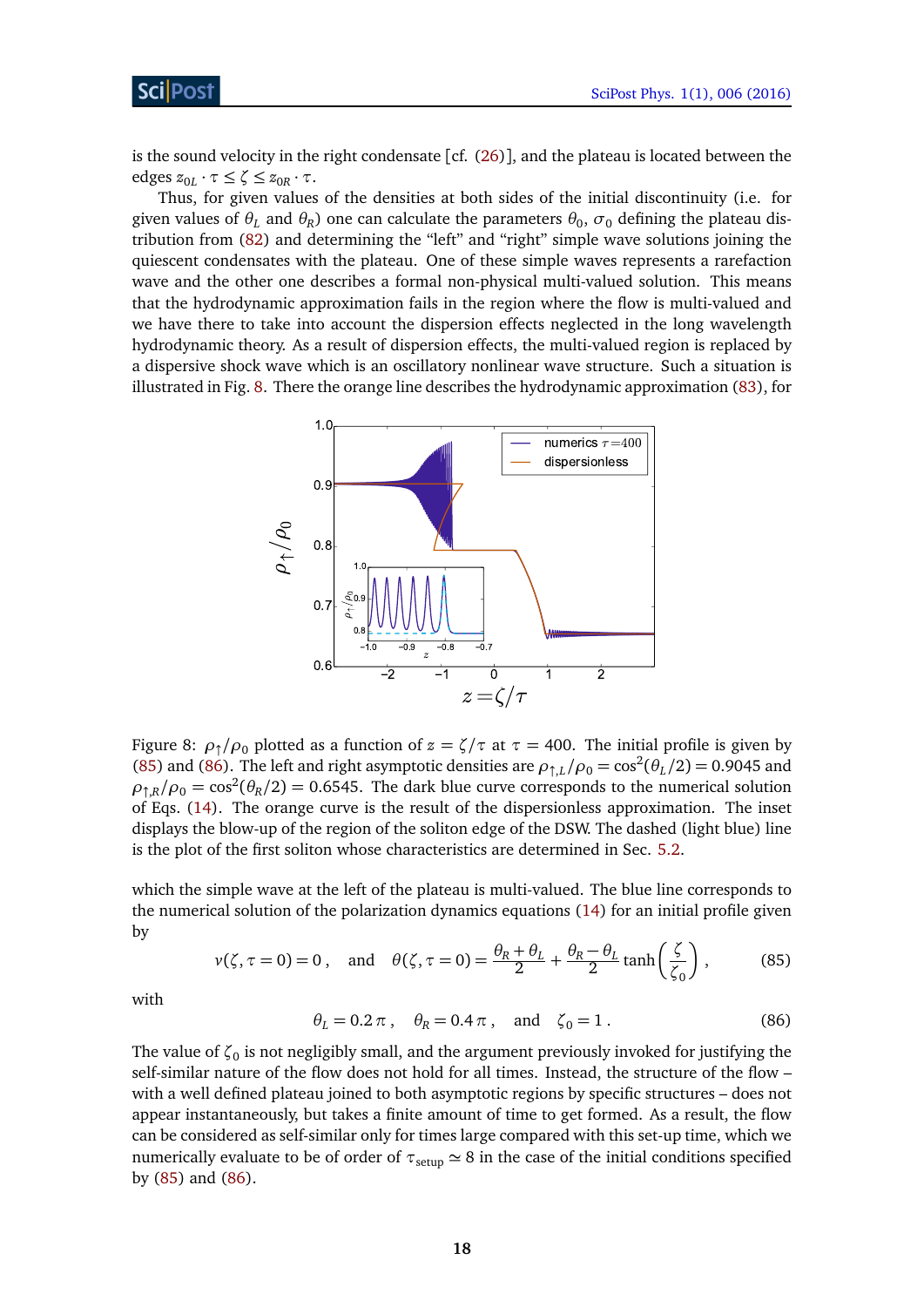It is clearly seen from Fig. [8](#page-17-0) that both the right rarefaction wave and the plateau region are very well described by the hydrodynamic theory, the dispersion effects leading only to small oscillations in vicinity of the weak discontinuities located at the interface between these two regions. On the contrary, the region of large amplitude oscillations on the left side of the wave pattern is completely beyond reach of the dispersionless approach and in the next subsection we shall use a theory able to describe such dispersive shock wave (DSW) structures with account of dispersion effects.

#### <span id="page-18-0"></span>**5.2 Whitham modulation theory and Gurevich-Pitaevskii problem**

As seen in Fig. [8,](#page-17-0) the numerical solution suggests that the dispersive shock wave can be seen as a nonlinear periodic solution of the polarization equations – such as those studied in Section [3](#page-5-0) – which is however modulated, as shown by the fact that the amplitude of the oscillations is not constant. This modulation is gentle, in the sense that the parameters (amplitude, velocity, period, etc.) of the wave change little over one wavelength and one period of oscillation. This means that we can apply the Whitham averaging method for the description of this structure. In his original paper [[29](#page-28-1)], Whitham assumed that the evolution of slowly modulated nonlinear waves can be described by equations obtained by averaging the densities and fluxes of the conservation laws over the rapid oscillations of the wave. He derived these averaged equations for several nonlinear wave equations, in particular, for the case of cnoidal wave solutions of the celebrated Korteweg-de Vries (KdV) equation, and—what was most remarkable from a mathematical point of view—he succeeded in transforming these equations into a diagonal Riemann form analogous to equations [\(60\)](#page-9-4) obtained in the dispersionless approximation of hydrodynamic flows. As it became clear later, this success was related to the specific mathematical properties—complete integrability—of the KdV equation.

For the case we are interested in, a most important application of the Whitham theory was suggested by Gurevich and Pitaevskii [[30](#page-28-2)]. In their approach it was assumed that the expanding DSW which develops after wave breaking can be described by the nonlinear periodic solution of the wave equation provided the parameters of this solution change slowly with time and space coordinate. They illustrated the method by applying it to the evolution of an initial step-like discontinuity and to the formation of a DSW after the wave breaking moment for the KdV wave dynamics.

Since the publications of the work of Whitham and Gurevich and Pitaevskii, the Whitham theory has been considerably developed in different directions and has found many applications in nonlinear physics. In particular, it was shown that many problems can be reduced to the consideration of the evolution of an initial step-like discontinuity. It was therefore of great importance to discover [[31](#page-28-3)] that, for this specific step-like problem, the main characteristics of DSWs can be obtained by a simple method applicable to both completely integrable and non-integrable nonlinear wave equations. In our case the polarization wave dynamics is governed by the 1D version of the dissipationless Landau-Lifshitz equation which is completely integrable (see, e.g., [[32](#page-28-4)]). However, the Whitham theory is not developed well enough for this equation and therefore El's method [[31](#page-28-3)] seems the most appropriate for the description of the DSW observed in Fig. [8.](#page-17-0)

We thus assume that, instead of the multi-valued solutions found in the dispersionless approximation in the preceding subsection, a DSW is generated that joins the neighboring quiescent condensate at the left side of the wave structure with the plateau region. For definiteness, and in accordance with the example shown in Fig. [8,](#page-17-0) we consider the case where the Riemann invariant  $r_1 = \sigma - \theta$  is constant across the multi-valued region. As was assumed by Gurevich and Meshcherkin [[33](#page-28-5)] – and confirmed in many particular cases – one of the Riemann invariants preserves its value even after replacement of the multi-valued solution by the oscillatory DSW: in a sense, an equality of the type  $r_1|_{-} = r_1|_{+}$  replaces in the case of DSWs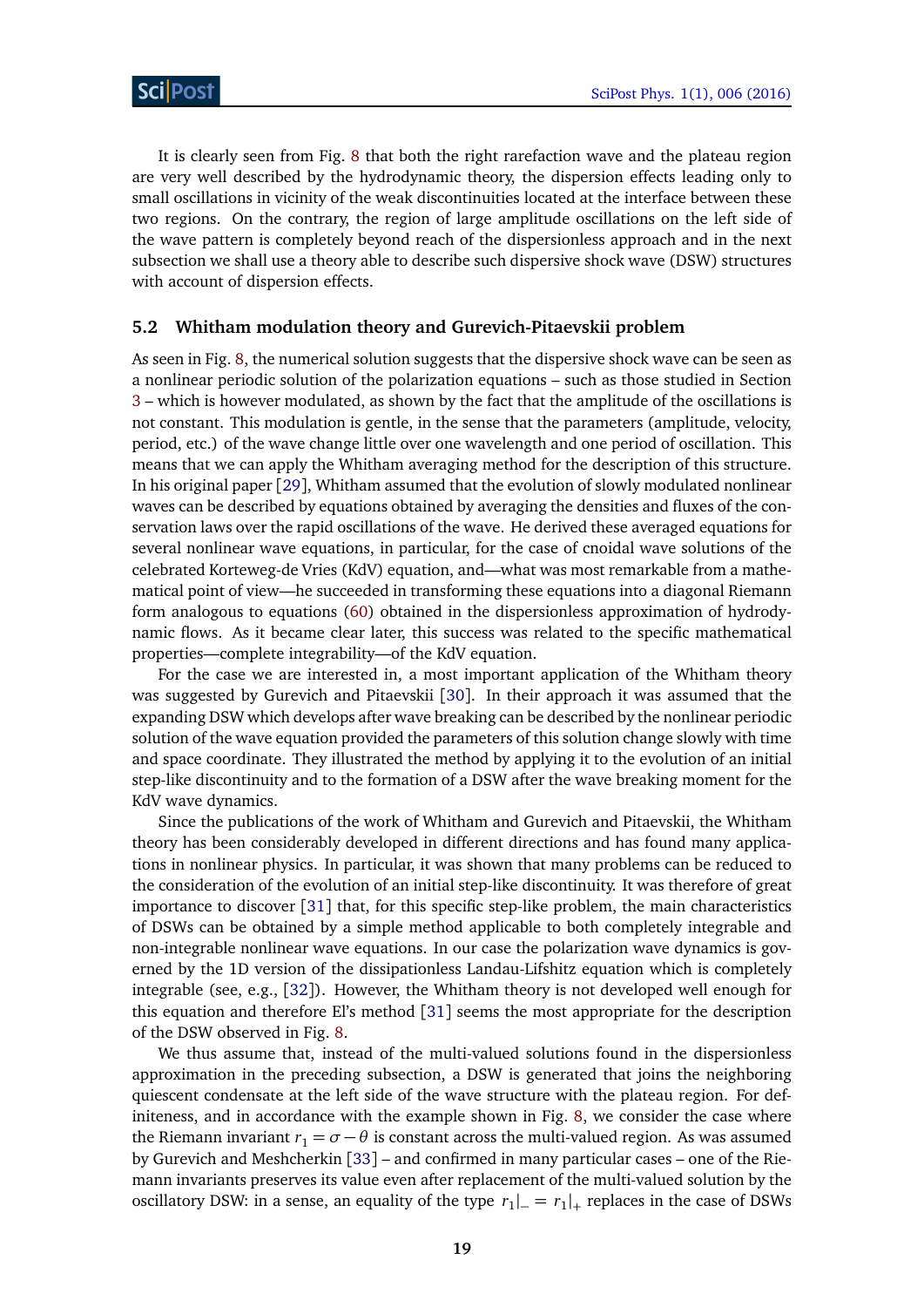the well-known Rankine-Hugoniot relation of the theory of viscous shocks. It is then natural to assume that this relation is preserved by the Whitham averaging method, which yields an appropriate interpolation between the two edges of the DSW.

As we know, at the small-amplitude edge the DSW can be approximated by a modulated linear wave [\(47\)](#page-7-2), however now propagating along a non-uniform background corresponding to the simple wave solution with  $r_1 = \sigma - \theta = \pi/2 - \theta_L$  = const, where we have used the values of the parameters at the left edge that matches with the left boundary conditions. With help of this relation we can write  $\sigma = \pi/2 - (\theta_L - \theta)$  in the dispersion relation [\(25\)](#page-5-2), leading to

$$
\Omega(k,\theta) = -\left[2\sin(\theta - \theta_L)\cdot\cos\theta + \sqrt{\cos^2(\theta - \theta_L)\sin^2\theta + k^2}\right]k.
$$
 (87)

<span id="page-19-0"></span>In [\(87\)](#page-19-0) we have chosen the minus sign in front of the square root of [\(25\)](#page-5-2) because we consider wave propagating to the left with respect to the background condensate. Equation [\(87\)](#page-19-0) is the dispersion of linear waves propagating along a non-uniform *θ*-distribution. During the smooth evolution of the oscillatory structure the local "number of waves" is preserved [[34](#page-28-6)] which is expressed by the equation

<span id="page-19-3"></span><span id="page-19-2"></span><span id="page-19-1"></span>
$$
k_{\tau} + \Omega_{\zeta} = 0. \tag{88}
$$

Following El [[31](#page-28-3)], we make a simple-wave type of assumption: in the DSW the wave number *k* is a function of  $\theta$  only,  $k = k(\theta)$ . Then, with account of [\(87\)](#page-19-0), the law [\(88\)](#page-19-1) of conservation of number of waves can be written under the form

$$
\frac{dk}{d\theta} \cdot \theta_{\tau} + \left(\frac{\partial \Omega}{\partial k} \cdot \frac{dk}{d\theta} + \frac{\partial \Omega}{\partial \theta}\right) \theta_{\zeta} = 0.
$$
\n(89)

On the other hand, substitution of  $\sigma = \pi/2 + \theta - \theta_L$  into the first of equations [\(23\)](#page-5-4) yields

$$
\theta_{\tau} + \mathcal{V} \cdot \theta_{\zeta} = 0
$$
, where  $\mathcal{V} = -[2\sin(\theta - \theta_L)\cos\theta + \cos(\theta - \theta_L)\sin\theta]$ . (90)

Imposing consistency of [\(89\)](#page-19-2) and [\(90\)](#page-19-3) considered as equations for *θ*, we get

<span id="page-19-5"></span><span id="page-19-4"></span>
$$
\frac{dk}{d\theta} = \frac{\partial \Omega/\partial \theta}{\mathcal{V} - \partial \Omega/\partial k}.
$$
\n(91)

This is El's equation that can be extrapolated into the large amplitude nonlinear region by imposing the condition that the wavelength tends to infinity at the soliton edge, that is

$$
k = 0 \quad \text{at} \quad \theta = \theta_0 = (\theta_L + \theta_R)/2. \tag{92}
$$

Introducing the function

$$
\alpha(\theta) = \sqrt{1 + \frac{k^2}{\cos^2(\theta - \theta_L)\sin^2\theta}},
$$
\n(93)

makes it possible to cast equation [\(91\)](#page-19-4) into the form

$$
\frac{d\alpha}{\alpha+1} = \left(\frac{\sin(\theta - \theta_L)}{\cos(\theta - \theta_L)} - \frac{\cos\theta}{\sin\theta}\right) d\theta,
$$
\n(94)

whose solution—with account of the boundary condition [\(92\)](#page-19-5)—reads

$$
\alpha(\theta) = \frac{\sin \theta_L + \sin \theta_R}{\cos(\theta - \theta_L)\sin \theta} - 1.
$$
\n(95)

This yields

$$
k(\theta_L) = \sqrt{\sin^2 \theta_R - \sin^2 \theta_L}.
$$
\n(96)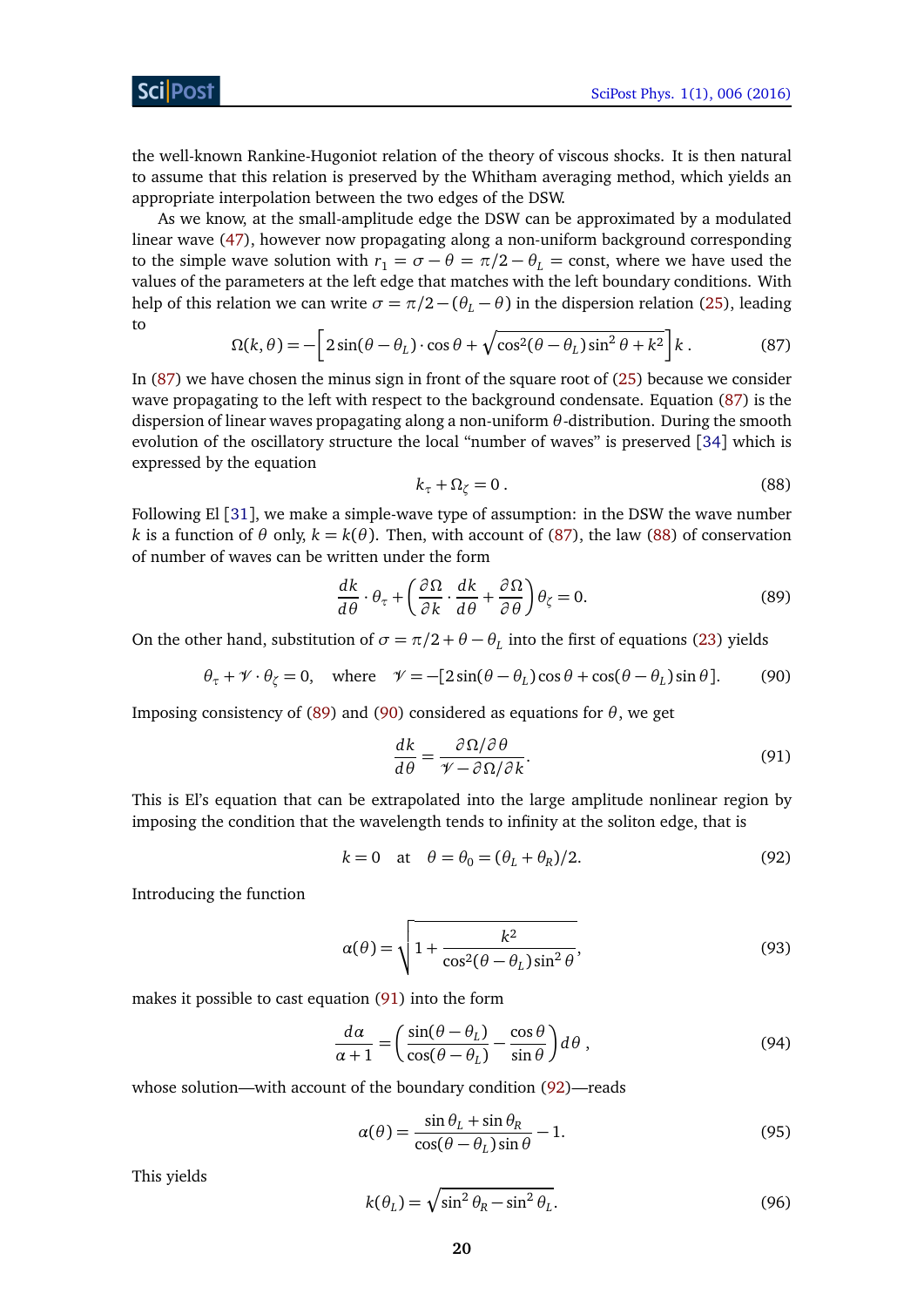<span id="page-20-4"></span>Consequently, the left edge of the DSW propagates with the group velocity evaluated at *k*(*θ<sup>L</sup>* ):

<span id="page-20-0"></span>
$$
v_{gr} = \frac{\partial \Omega}{\partial k} \bigg|_{k(\theta_L)} = -\frac{2\sin^2\theta_R - \sin^2\theta_L}{\sin\theta_R}.
$$
 (97)

At the soliton edge of the DSW, we use the "soliton dispersion law" [[31](#page-28-3)]

$$
\widetilde{\Omega}(\kappa,\theta) = -\left[2\sin(\theta - \theta_L)\cdot\cos\theta + \sqrt{\cos^2(\theta - \theta_L)\sin^2\theta - \kappa^2}\right]\kappa\tag{98}
$$

relating the velocity  $V = \tilde{\Omega}/\kappa$  of the soliton with the inverse width  $\kappa$  that describes the exponential profile  $w \cong w_3 + \frac{1}{2}$  $\frac{1}{2}(w_4 - w_3) \exp\{-\kappa |\zeta + V\tau|\}$  of the soliton far away from its center (in the regime  $|\zeta| \to \infty$ ). The relation [\(98\)](#page-20-0) follows from the remark that the soliton's tail propagates with the same velocity as the soliton itself and therefore the soliton's velocity can be found from the asymptotic behavior of its profile, see, e.g., [[35,](#page-28-7)[36](#page-28-8)]. Again following El, we assume that along the shock  $\kappa = \kappa(\theta)$ . Then the following equation can be derived (see [[31](#page-28-3)]) for this function:

<span id="page-20-3"></span><span id="page-20-1"></span>
$$
\frac{d\kappa}{d\theta} = \frac{\partial \tilde{\Omega}/\partial \theta}{\mathcal{V} - \partial \tilde{\Omega}/\partial \kappa}.
$$
\n(99)

If we extrapolate the solution of [\(99\)](#page-20-1) to the small amplitude region where *κ* tends to zero, we obtain the boundary condition

<span id="page-20-2"></span>
$$
\kappa(\theta_L) = 0. \tag{100}
$$

Similarly to what has been done for the leading edge of the DSW [Eq. [\(91\)](#page-19-4)], it is convenient for solving Eq. [\(99\)](#page-20-1) to introduce the auxiliary function

$$
\tilde{\alpha}(\theta) = \sqrt{1 - \frac{\kappa^2}{\cos^2(\theta - \theta_L)\sin^2\theta}}.
$$
\n(101)

Inserting [\(101\)](#page-20-2) into [\(99\)](#page-20-1) and taking into account the boundary condition [\(100\)](#page-20-3) one obtains

$$
\tilde{\alpha}(\theta) = \frac{2\sin\theta_L}{\cos(\theta - \theta_L)\sin\theta} - 1.
$$
\n(102)

Then, at the soliton edge,  $\tilde{\alpha}$  is equal to

<span id="page-20-5"></span>
$$
\tilde{\alpha}(\theta_0) = \frac{4 \sin \theta_L}{\sin \theta_L + \sin \theta_R} - 1,
$$

and, consequently, this edge propagates with velocity

$$
V_s = \frac{\tilde{\Omega}(\kappa(\theta_0), \theta_0)}{\kappa(\theta_0)} = -\frac{1}{2} (\sin \theta_L + \sin \theta_R).
$$
 (103)

The comparison of the analytic predictions [\(97\)](#page-20-4) and [\(103\)](#page-20-5) for the velocities of the edges of the dispersive shock wave with our numerical simulations is easily done for the well defined soliton edge, because, indeed, a leading soliton is easily identified at this edge of the numerically determined DSW. The velocity of this soliton tends for large time to the theoretical value, as illustrated in Fig. [9.](#page-21-1) In this figure, the numerical result for the velocity *V*(*τ*) of the soliton at the interface between the DSW and the plateau region is fitted with the empirical formula  $V(\tau) = V_s^{\text{fit}} + b \tau^{-a}$ , where  $V_s^{\text{fit}}$ , *a* and *b* are fitting parameters. At  $\tau = 400$ , *V* is still off by about 5% from its asymptotic value, but the trend is in excellent agreement with the prediction [\(103\)](#page-20-5) since one obtains  $V_s^{\text{fit}} = -0.764$  whereas from (103) one expects  $V_s^{\text{theo}} = -0.769$ . The fitting procedure yields for the other parameters the values  $a = 0.74$  and  $b = -3.34$ . Knowing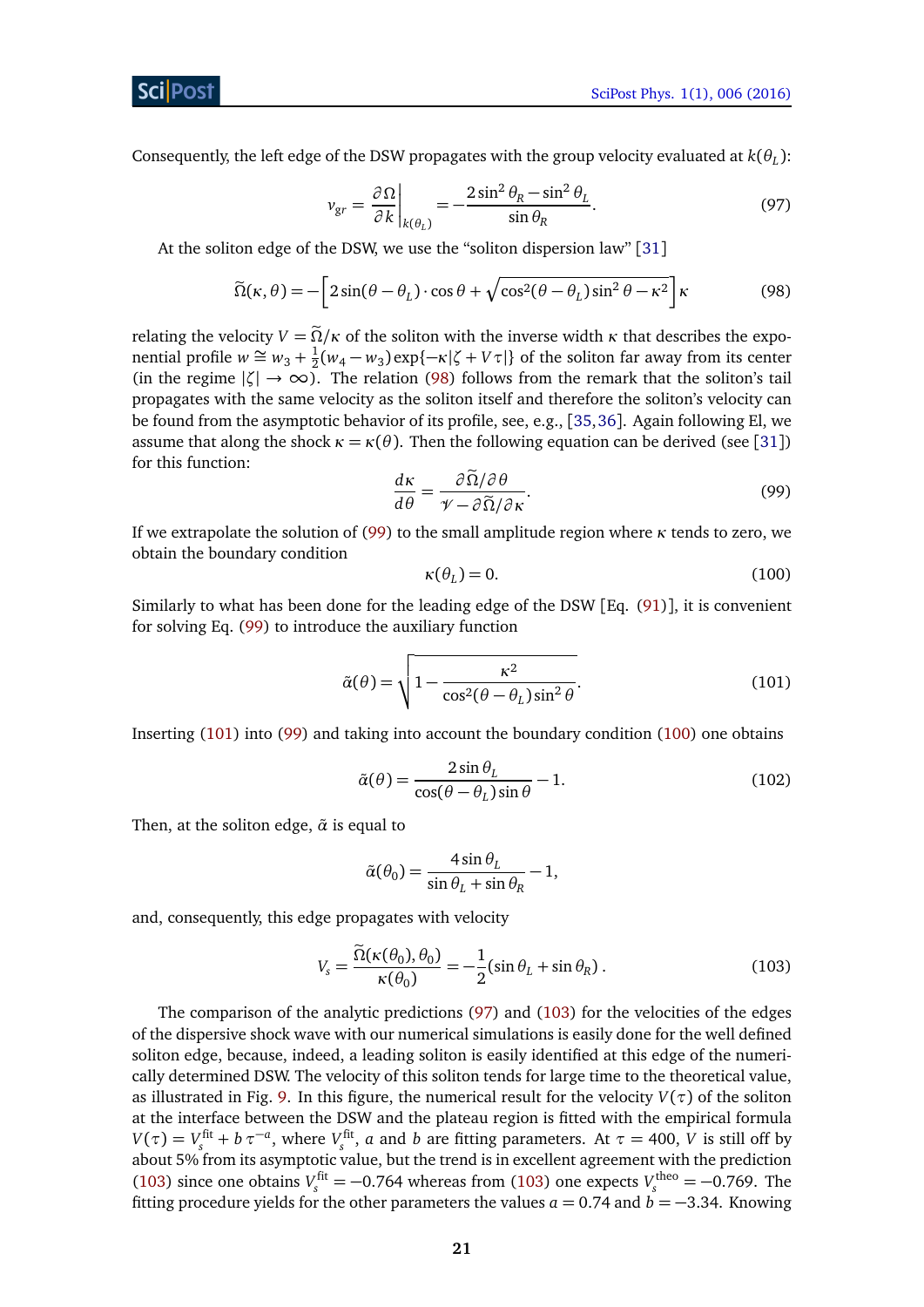

<span id="page-21-1"></span>Figure 9: Dots: numerically determined velocity  $V(\tau)$  of the trailing edge of the numerical solution. The initial conditions are specified in Eq. [\(85\)](#page-17-1) and [\(86\)](#page-17-2). Continuous line: fit of the numerical datas by the formula:  $V(\tau) = V_s^{\text{fit}} + b \tau^{-a}$ . One obtains  $V_s^{\text{fit}} = -0.764$ , in close agreement with the theoretical prediction from Eq. [\(103\)](#page-20-5):  $V_s^{\text{theo}} = -0.769$ .

the velocity of the trailing edge soliton and the velocity and density of the background plateau over which it propagates, one can determine from  $(52)$  all the parameters  $w_1$ ,  $w_2 = w_3$  and *w*4 characterizing the soliton. Again, the corresponding theoretical profile [\(46\)](#page-7-3) is in excellent agreement with the numerics, as shown in the inset of Fig. [8.](#page-17-0) Note that whereas the shape and velocity of the soliton match the numerics, its position is not exactly the one expected for a purely self-similar flow (in which case it would be  $z = V_s = -0.769$ ): this is to be related to the finite set-up time for creation the flow structure, cf. the discussion presented at the end of section [5.1](#page-16-0) [after Eq. [\(86\)](#page-17-2)].

As one can see in Fig. [8,](#page-17-0) it is difficult from the numerical solution to unambiguously locate the dispersive edge of the shock. Hence, at variance with the situation for the soliton edge, the velocity of the dispersive edge cannot be precisely extracted from the numerical simulation. However, one can reasonably argue that the value  $v_{\text{gr}} = -1.54$  obtained from the theoretical formula [\(97\)](#page-20-4) for the initial datas [\(86\)](#page-17-2) matches quite well with the numerical results (cf. Fig. [8\)](#page-17-0).

# <span id="page-21-0"></span>**6 Discussion**

In this section we discuss the accuracy of the polarization description of the dynamics of a twocomponent BEC [Eqs. [\(14\)](#page-3-5)] and also the relevance of our approach to experimental studies.

A first question can be asked: in which extend does the assumption of decoupled dynamics apply? In other words, how small should *δg/g* be in order for the approach followed in the present work to apply? A simple way for answering this question is to compare the results obtained from [\(14\)](#page-3-5) with the ones obtained from the numerical solution of the full Gross-Pitaevskii system [\(1\)](#page-2-1). This is done in Fig. [10](#page-22-0) which displays the evolution of an initial profile of type [\(85\)](#page-17-1). As one can see from this plot, the agreement is reasonable already for  $\delta g/g =$ 0.2 and becomes quite good for  $\delta g/g = 0.05$ . The lower part of the Figure shows that the assumption of constant total density is verified with an accuracy of order of 0.5% for *δg/g* = 0.05. We note that the largest departure of the total density from a constant occurs when  $\rho_{\uparrow}/\rho_0$  is close to unity, i.e., when  $\theta$  is close to 0, as anticipated in Eq. [\(11\)](#page-3-3). Note also that the spatial and time scales (*ξ<sup>p</sup>* and *T<sup>p</sup>* ) are quite relevant: the Gross-Pitaevskii system is solved for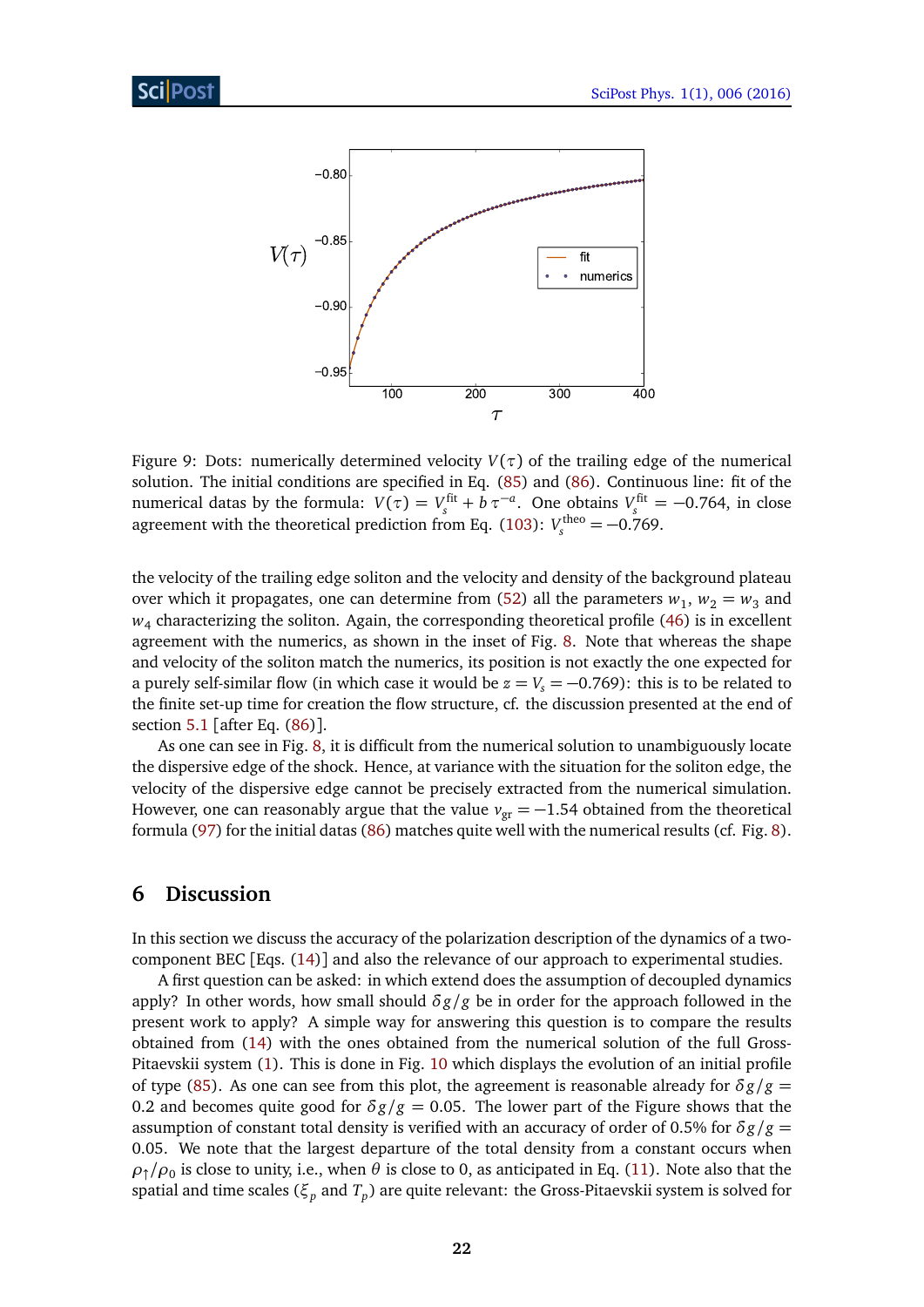Sci Post

quite different values of these characteristic scales (the value of *ξ<sup>p</sup>* is multiplied by a factor 2 and the one of  $T_p$  by a factor 4 when one goes from  $\delta g/g = 0.2$  to  $\delta g/g = 0.05$ ), but after the same time expressed in units of  $T_p$  (24  $T_p$  in the case of Fig. [10\)](#page-22-0), the spatial structures almost overlap if the appropriate units are used.



<span id="page-22-0"></span>Figure 10: Upper plot: The black solid line represents *ρ*↑ as a function of position as obtained from solving the system [\(14\)](#page-3-5) for the initial condition [\(85\)](#page-17-1) with  $\theta_L = 0.15\pi$ ,  $\theta_R = 0.4\pi$  and  $\zeta_0 = 3$  (dashed line). The numerical solution of the Gross-Pitaevskii system for the same initial condition and different values of *δg/g* is represented by colored lines. Lower plot: same as above for the total density *ρ*.

Another question naturally arises: since Bose-Einstein condensation of ultra-cold atomic vapors is always realized in trapped systems, it is important to evaluate the experimental relevance of the infinitely extended configuration studied in the present work. One can first state that the theory has a physical meaning as long as its characteristic length *ξ<sup>p</sup>* [\(7\)](#page-3-0) is much less that the size *X* of spatial overlap of the two components which can be estimated in the framework of the Thomas-Fermi approximation presented in Appendix  $B$ :

<span id="page-22-1"></span>
$$
\xi_p \ll X = \frac{\sqrt{g\rho_0}}{\omega_{\parallel}\sqrt{m}},\tag{104}
$$

where  $\omega_{\parallel}$  is the longitudinal trapping angular frequency and  $\rho_0 \simeq N/X$ ,  $N$  being the total number of atoms. The condition [\(104\)](#page-22-1) combined with [\(2\)](#page-2-3) reads

<span id="page-22-2"></span>
$$
\frac{m\omega_{\parallel}^2 \xi^2}{\rho_0 g} \ll \frac{\delta g}{g} \ll 1, \qquad (105)
$$

where  $\xi = \hbar / \sqrt{2m\rho_0 g}$  is the healing length ( $\xi_p = \xi \sqrt{g/\delta g}$ ). The first inequality of [\(105\)](#page-22-2) can be also rewritten as

$$
\omega_{\parallel} \xi \ll c_p \quad \text{or} \quad \frac{\xi}{c_p} \ll \frac{1}{\omega_{\parallel}},\tag{106}
$$

that is the polarization sound velocity must be much greater than the healing length divided by the period of oscillations of atoms in the trap, or, in other words, the polarization wave passes the healing length in a time much less that the period of oscillations in the trap.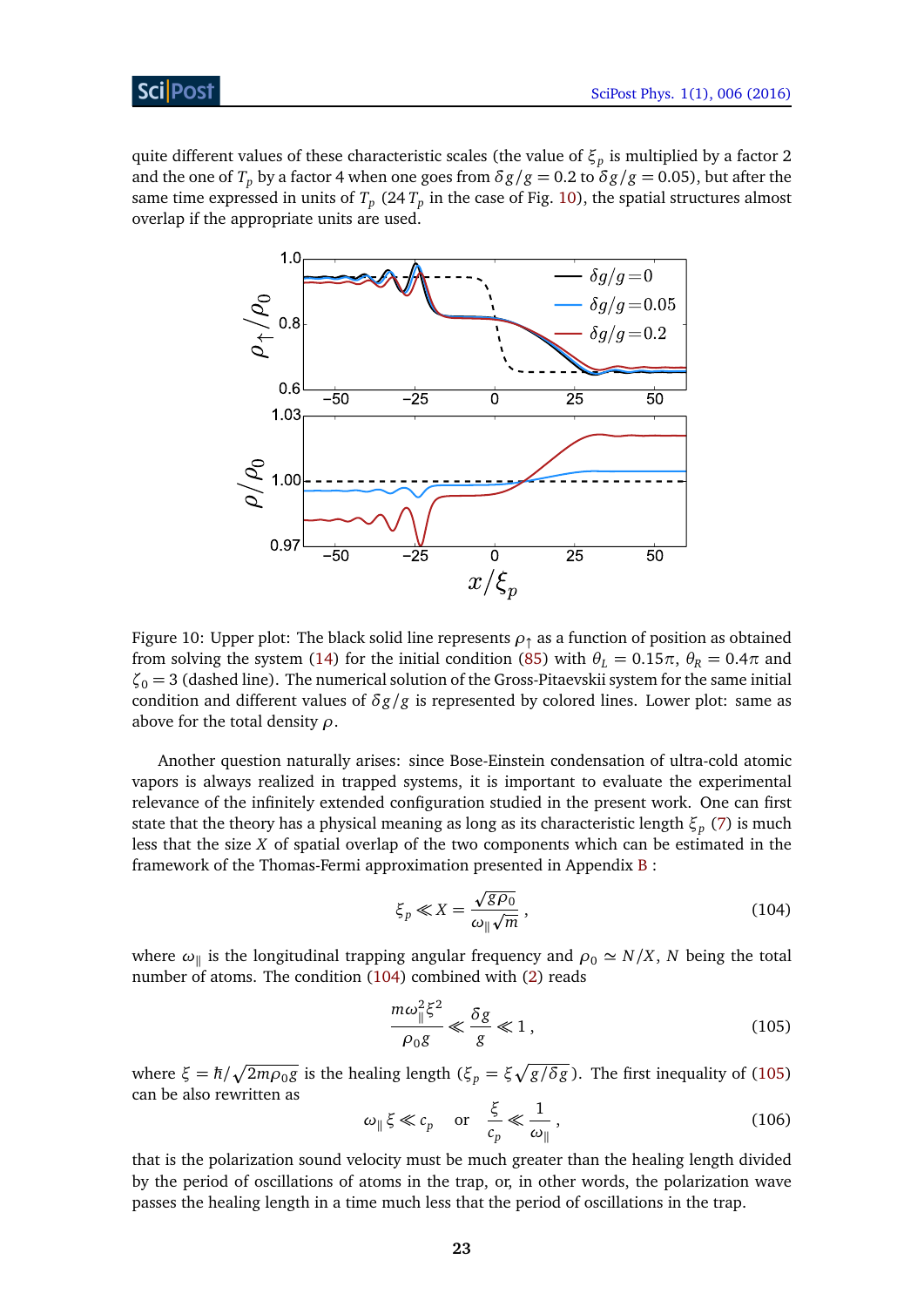It is also worthwhile to address another point: it is known [[37](#page-28-9)[–39](#page-28-10)] that, in the presence of a trapping potential, the condition of uniform miscibility (which, in our notations, reads  $\delta$ *g*  $>$  0) is not sufficient to ensure a good spatial overlap of the two components. This point is discussed in Appendix [B](#page-24-1) where it is shown that, close to the mixing-demixing transition, the trapping potential induces a kind of phase separation if the lower of the intra-species nonlinear constants (say *g*↓↓) is smaller than the inter-species constant *g*↑↓, although the criterion of uniform miscibility *g*↑↓ *<* p*g*↑↑ *g*↓↓ is (weakly) fulfilled.

This phenomenon could explain why, in Ref. [[40](#page-28-11)], a kind of phase separation is observed in the mixture of the two hyperfine states  $|\downarrow\rangle = |F = 1, m_F = -1\rangle$  and  $|\uparrow\rangle = |F = 1, m_F = 0\rangle$ of <sup>87</sup>Rb in spite of fulfilment of the uniform mixing condition. For this system  $(a_{\uparrow\uparrow}, a_{\downarrow\downarrow}, a_{\uparrow\downarrow})$  =  $(100.86 a_0, 100.4 a_0, 100.41 a_0)$ , where  $a_0$  is the Bohr radius. Thus  $a_{\downarrow\downarrow} < a_{\uparrow\downarrow}$  which implies mixing of the components in a uniform case; but non-uniformity caused by the trap potential induces phase separation. Instead, for the mixture of the two hyperfine states | ↑  $\langle \rangle = |F = 1, m_F = -1 \rangle$  and  $| \downarrow \rangle = |F = 2, m_F = -2 \rangle$  of <sup>87</sup>Rb one has  $(a_{\uparrow \uparrow}, a_{\downarrow \downarrow}, a_{\uparrow \downarrow}) =$ (100.4  $a_0$ , 98.98  $a_0$ , 98.98  $a_0$ ), that is the criterion on miscibility is also fulfilled, but here  $a_{\downarrow\downarrow} =$  $a_{\uparrow\downarrow}$  and the authors observe a large region of overlap of the two components.

Finally, concerning the comparison of our results with the ones presented in Ref. [[20](#page-27-6)], it is worth noticing that if  $\theta_L \to 0$ , that is  $\rho_{\uparrow L} \to 1$ , then the left edge group velocity [\(97\)](#page-20-4) tends to the value  $v_{gr} = -2 \sin \theta_R$  which coincides with the limiting value of velocity [\(74\)](#page-12-4) of the left edge of the rarefaction wave  $z_{0R}$  corresponding to  $\theta_0 = 0$ . This means that the DSW pattern is represented by small amplitude oscillations around the extrapolation of the rarefaction wave to the region with  $\theta_L \to 0$ ,  $\rho_{\uparrow L} \to 1$ . As a result, the pattern looks like the rarefaction wave connecting two regions of quiescent condensates with different values of *θ*:  $\theta_L = 0$  and  $\theta_R \neq 0$ . This apparently agrees with the numerical simulations of the so-called subcritical regime discussed in [[20](#page-27-6)] where only the rarefaction wave was observed for small enough values of the relative velocity and  $\rho_{\uparrow L} = 1$ .

# <span id="page-23-0"></span>**7 Conclusion**

In vicinity of the mixing/demixing transition, in the limit [\(2\)](#page-2-3) first identified in Ref. [[16](#page-27-4)], the polarization dynamics decouples from density waves and is described by the universal equations [\(14\)](#page-3-5). In this paper we have identified new specific polarization structures associated with these equations in the case of a one dimensional system: algebraic solitons, simple waves, dispersive shock waves, etc. But more remains to be done. For instance, the non-monotonous behavior of the Riemann velocities (cf. section [4.2\)](#page-10-0) is typically associated to a rich variety of different types of shocks [[24](#page-27-12)] which remain to be investigated in the case at hand; in particular for situations with large jumps of the parameter  $θ$ , when DSWs consisting of combined cnoidal and trigonometric parts are expected. The precise behavior of algebraic solitons in several instances, and a reliable procedure for their physical implementation would also be of great interest. The configuration described by the initial distributions [\(80\)](#page-15-2) and [\(81\)](#page-16-1) is too schematic for being able to describe the experiments presented in [[20](#page-27-6)] where regions with different density ratios are colliding with finite initial relative velocities. One should thus consider the case where  $\sigma_L$  and  $\sigma_R$  are not both equal to  $\pi/2$ , and where the plateau formed after the collision is modulationnally unstable. Finally, the approach developed in this paper can be generalized to include Rabi coupling between the components (see, e.g., [[41](#page-28-12)]) and also to two- or three-dimensional situations [[42](#page-28-13)]. In particular, formation of oblique polarization solitons by the flow of the binary condensate past a polarized obstacle (see, e.g., [[43](#page-28-14)]) can be considered in the framework of the present method. Works in these directions are in progress.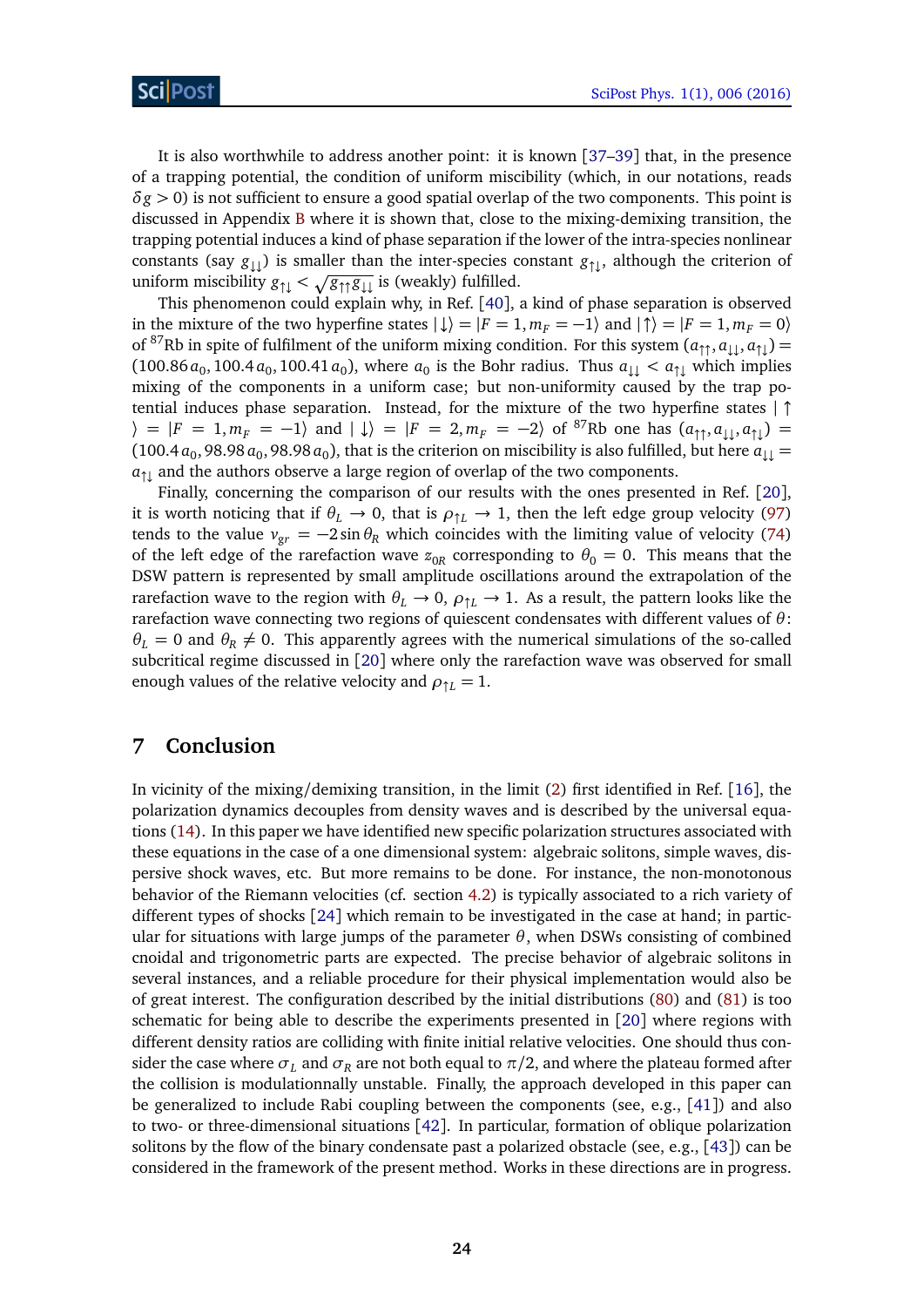# **Acknowledgements**

We thank S. Stringari for fruitful discussions. AMK thanks Laboratoire de Physique Théorique et Modèles Statistiques (Université Paris-Sud, Orsay) where this work was started, for kind hospitality.

**Funding information** This work was supported by the French ANR under grant n◦ ANR-15- CE30-0017 (Haralab project).

## <span id="page-24-0"></span>**A Computation of the energy of a soliton**

We briefly present here the computation leading to the result [\(54\)](#page-8-2) for the energy of the soliton. From [\(27\)](#page-5-5) and [\(28\)](#page-5-6) one gets  $\phi_{\zeta} = V(B - w)/(1 - w^2)$  with  $B = (1 - w_2^2)v_0/V + w_2$  and from [\(30\)](#page-6-1)  $\theta_{\zeta}^2 = -Q(w)/(1 - w^2)$ . This yields for the energy [\(53\)](#page-8-4)

$$
\mathcal{E} = \int_{\mathbb{R}} \frac{d\zeta}{2} \left\{ \frac{-Q(w)}{1 - w^2} + (1 - w^2) \left[ V^2 \frac{(B - w)^2}{(1 - w^2)^2} - 1 \right] + (1 - v_0^2)(1 - w_2^2) \right\} \,. \tag{107}
$$

The integrand being symmetric —since  $w(\zeta)$  is— one can thus restrict the range of integration to the domain (−∞, 0] over which one can write *dζ* = +*dw/* p −*Q*(*w*). Using the fact that one can express *B*,  $v_0$  and *V* as functions of  $w_1$ ,  $w_2$  and  $w_4$  [cf. Eq. [\(52\)](#page-8-0)], it is then possible to re-write [\(107\)](#page-24-2) under the form

<span id="page-24-2"></span>
$$
\mathcal{E} = \int_{w_2}^{w_4} dw \, \frac{2w - w_2 - w_4}{\sqrt{(w_4 - w)(w - w_1)}},\tag{108}
$$

which yields the result [\(54\)](#page-8-2).

## <span id="page-24-1"></span>**B Effective demixing in a 1D trap**

In this appendix we present 1D computations in the framework of the Thomas-Fermi descrip-tion of the system [\(1\)](#page-2-1) in the presence of a trapping potential [[44](#page-28-15)]. It is known [[45](#page-29-0)] that the Thomas-Fermi approximation cannot quantitatively describe all the possible configurations encountered the mixture of two BECs, but it will permit to identify specific situations which will then have to be confirmed by a full numerical solution.

We consider here  $N_{\uparrow}$  and  $N_{\downarrow}$  atoms of each component placed in a harmonic potential of longitudinal angular frequency  $\omega_{\parallel}$  much smaller than the radial trapping angular frequency  $ω_$ . In the so called "1D mean field regime" [[46](#page-29-1)], the system can be described by the effective 1D Gross-Pitaevskii equation [\(1\)](#page-2-1) with  $g_{\uparrow\uparrow} = 2\hbar\omega_\perp a_{\uparrow\uparrow}$  [[47](#page-29-2)] where  $a_{\uparrow\uparrow}$  is the 3D intra-species *s*-wave scattering length of the "up" component (an similar expressions for *g*↓↓ and *g*↑↓). In the situation we are interested in where  $N_1 \sim N_1$  and  $a_{\uparrow\uparrow} \sim a_{\uparrow\downarrow} \sim a_{\downarrow\downarrow}$ , the 1D mean field regime holds when  $N_\uparrow(\omega_\parallel/\omega_\perp)(a_{\uparrow\uparrow}/a_\perp)\ll 1,$  where  $a_\perp=\sqrt{\hbar/m\omega_\perp}$  is the radial harmonic oscillator length.

We chose the parameters so that the mean field condition of miscibility  $\sqrt{a_{\uparrow\uparrow}a_{\downarrow\downarrow}} > a_{\uparrow\downarrow} > 0$ is always fulfilled, and in the following we denote as *A* the parameter having the dimension of length defined by

<span id="page-24-3"></span>
$$
A^2 = a_{\uparrow\uparrow} a_{\downarrow\downarrow} - a_{\uparrow\downarrow}^2 > 0. \tag{109}
$$

We define the non-dimensional position  $X = x/a_{\parallel}$ , where  $a_{\parallel} = \sqrt{\hbar/m\omega_{\parallel}}$  is the longitudinal harmonic oscillator length, and the non-dimensional densities  $n_{\uparrow,\downarrow}$  such that  $\int n_{\uparrow,\downarrow}(X)dX=$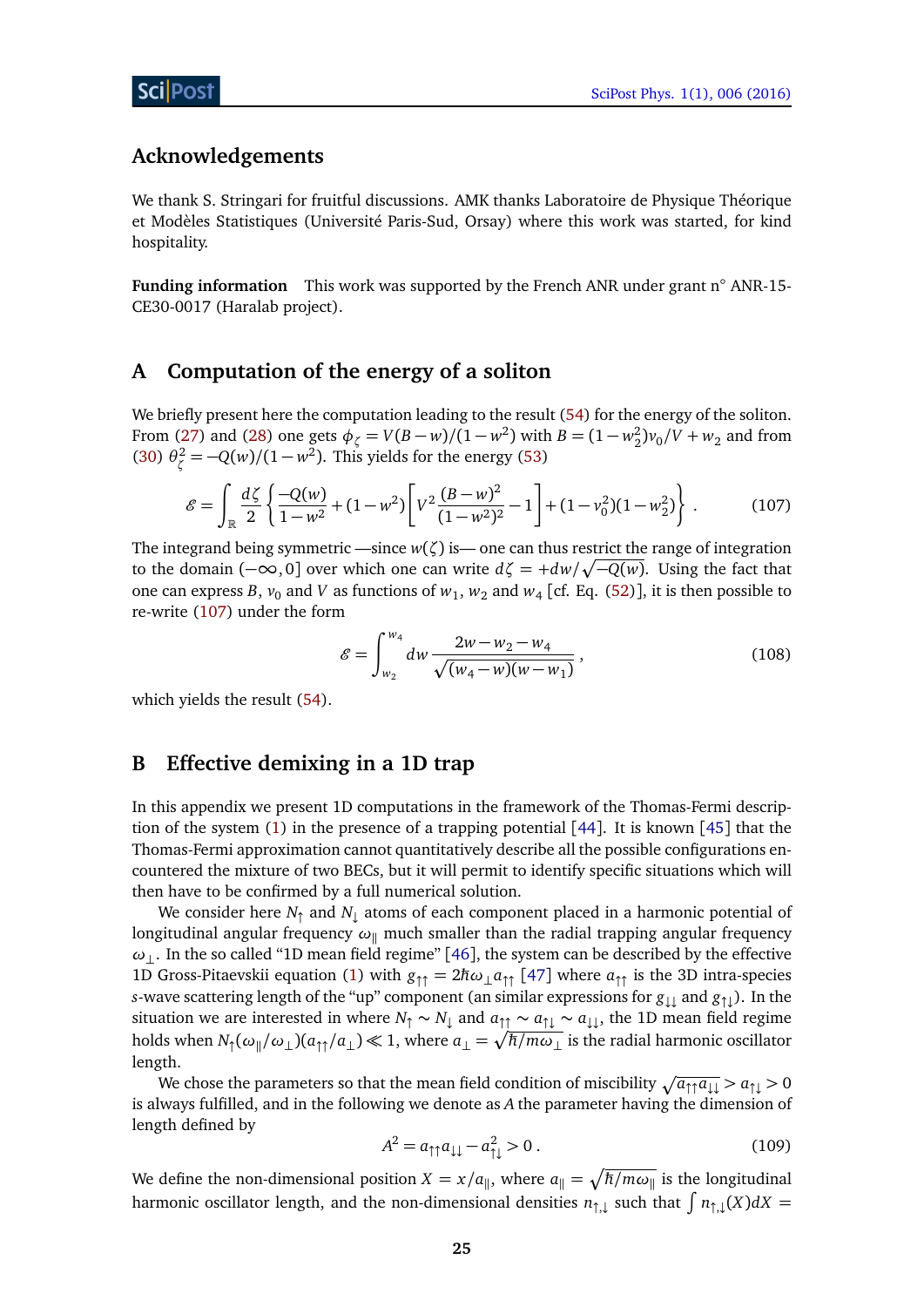

<span id="page-25-3"></span>Figure 11: Distribution of atoms in a 1D trapped two-component BEC. The trap parameters are  $\omega_\parallel = 2\pi \times 1$  Hz,  $\omega_\perp = 2\pi \times 500$  Hz and  $N_\uparrow = N_\downarrow = 5 \times 10^4$ . The condensates are formed by <sup>87</sup>Rb atoms, this yields  $a_{\parallel} = 10.8$   $\mu$ m. The red dashed lines correspond to  $n_{\uparrow}^a(x)$  and  $n_{\downarrow}(x)$ , Eqs. [\(113\)](#page-25-0) and [\(111\)](#page-25-1). The black dashed lines display  $n_{\uparrow}^{b}(x)$  [\(114\)](#page-25-2). The solid lines correspond to the numerical solution of the Gross-Pitaevskii equations. The left plot corresponds to the values  $(a_{\uparrow\uparrow}, a_{\downarrow\downarrow}, a_{\uparrow\downarrow}) = (102 \, a_0, 101 \, a_0, 100 \, a_0)$  for the scattering lengths. The right plot corresponds to  $(a_{\uparrow\uparrow},a_{\downarrow\downarrow},a_{\uparrow\downarrow})=(102\,a_0,99\,a_0,100\,a_0).$  The precise values of these scattering lengths have been chosen for exemplifying the phenomenon of effective demixing, but they all lie within a realistic range for <sup>87</sup>Rb.

 $N_{\uparrow,\downarrow}.$  We denote as "down" the component for which the intra-species interaction is the lowest, i.e.,  $a_{\perp\perp} < a_{\uparrow\uparrow}$ . Within the Thomas-Fermi approach one obtains

$$
n_{\uparrow}(X) = \begin{cases} n_{\uparrow}^{a}(X) & \text{if } |X| \le X_{\downarrow}, \\ n_{\uparrow}^{b}(X) & \text{if } X_{\downarrow} \le |X| \le X_{\uparrow}, \\ 0 & \text{if } X_{\uparrow} \le |X|, \end{cases}
$$
(110)

<span id="page-25-1"></span>and

$$
n_{\downarrow}(X) = \begin{cases} \n\frac{\omega_{\parallel}}{\omega_{\perp}} \frac{(a_{\uparrow\uparrow} - a_{\uparrow\downarrow})a_{\parallel}}{4A^2} \left( X_{\downarrow}^2 - X^2 \right) & \text{if } |X| \le X_{\downarrow}, \\ \n0 & \text{if } X_{\downarrow} \le |X|, \n\end{cases} \tag{111}
$$

<span id="page-25-0"></span>where

$$
X_{\uparrow}^{3} = \frac{3\,\omega_{\perp}}{\omega_{\parallel}} \frac{a_{\uparrow\uparrow}N_{\uparrow} + a_{\uparrow\downarrow}N_{\downarrow}}{a_{\parallel}} , \quad X_{\downarrow}^{3} = \frac{3\,\omega_{\perp}}{\omega_{\parallel}} \frac{A^{2}N_{\downarrow}}{(a_{\uparrow\uparrow} - a_{\uparrow\downarrow})a_{\parallel}} , \tag{112}
$$

$$
n_{\uparrow}^{a}(X) = \frac{\omega_{\parallel}}{\omega_{\perp}} \left[ \frac{a_{\parallel}}{4 a_{\uparrow \uparrow}} X_{\uparrow}^{2} - \frac{a_{\uparrow \downarrow} a_{\parallel}}{4 A^{2}} \left( 1 - \frac{a_{\uparrow \downarrow}}{a_{\uparrow \uparrow}} \right) X_{\downarrow}^{2} - \frac{(a_{\downarrow \downarrow} - a_{\uparrow \downarrow}) a_{\parallel}}{4 A^{2}} X^{2} \right],
$$
(113)

<span id="page-25-2"></span>and

$$
n_{\uparrow}^{b}(X) = \frac{\omega_{\parallel}}{\omega_{\perp}} \frac{a_{\parallel}}{4 a_{\uparrow \uparrow}} \left(X_{\uparrow}^{2} - X^{2}\right). \tag{114}
$$

These results are compared in Fig. [11](#page-25-3) with the numerical solutions of Eqs. [\(1\)](#page-2-1) in the presence of a trapping potential  $V(x) = \frac{1}{2} m \omega_{\parallel}^2 x^2$ . The two plots of this figure are drawn for a configuration verifying the miscibility condition [\(109\)](#page-24-3)<sup>[3](#page-25-4)</sup>. In the left plot  $a_{\perp\perp} > a_{\uparrow\perp}$  whereas the situation is reversed in the right one (similar plots have already been obtained in Ref. [[37](#page-28-9)]). Although the corresponding change of scattering lengths is minute, close to the mixing-demixing transition the effect is spectacular: one reaches a situation of quasi-demixing where the component with the largest scattering length (the up component) is expelled from the trap's center. This

<span id="page-25-4"></span> $^3$ For the chosen sets of parameters, one is at the limit of the 1D mean field regime :  $N_\uparrow(\omega_\parallel/\omega_\perp)(a_{\uparrow\uparrow}/a_\perp)\simeq 1.$  The condition of applicability of the Thomas-Fermi approximation [[46](#page-29-1)] is well fulfilled:  $[N_1(a_{\uparrow\uparrow}/a_\perp)\sqrt{\omega_\perp/\omega_\parallel}]^{1/3} \simeq$  $23 \gg 1$ .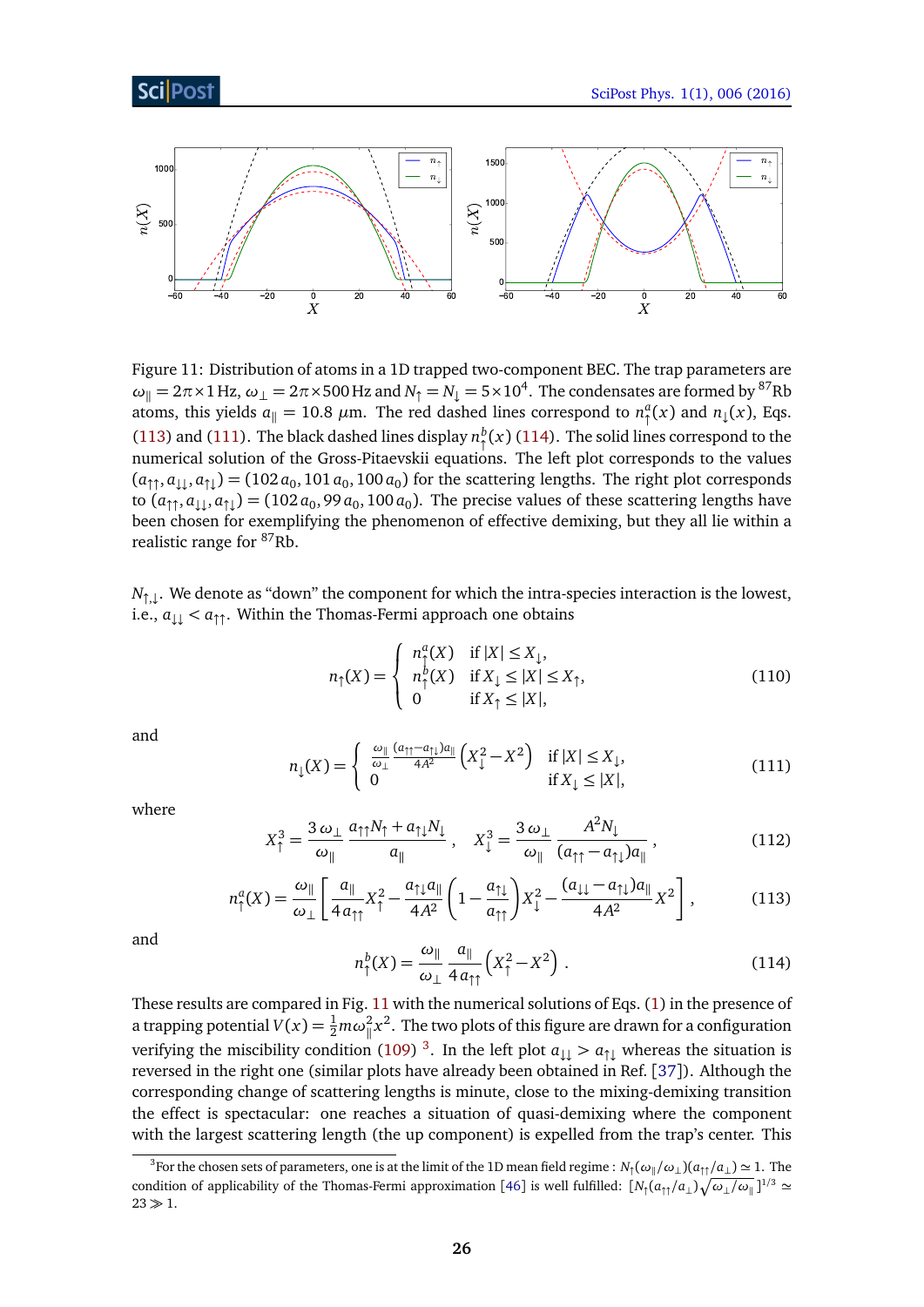# ScilPos<sup>.</sup>

situation would be expected in the situation  $a_{\downarrow\downarrow} \ll a_{\downarrow\uparrow} \simeq a_{\uparrow\uparrow}$ . The point is here that the same effect is observed for a system verifying the miscibility condition [\(109\)](#page-24-3) provided one remains close to immiscibility and that  $a_{\downarrow\downarrow} \lesssim a_{\downarrow\uparrow}$ . The parameter governing the expulsion of the up component from the center of the trap is the non-dimensional curvature of its density at  $X = 0$ . From [\(113\)](#page-25-0) this parameter is equal to

<span id="page-26-0"></span>
$$
-\frac{\omega_{\parallel}}{\omega_{\perp}} \times \frac{\left(a_{\downarrow\downarrow} - a_{\uparrow\downarrow}\right) a_{\parallel}}{a_{\uparrow\uparrow} a_{\downarrow\downarrow} - a_{\uparrow\downarrow}^2} \,. \tag{115}
$$

In the cases presented in Fig. [11](#page-25-3) the value of this parameter changes from −1.3 (in the left plot of the figure) to  $+4.2$  (right plot) just by changing  $a_{\perp}$  by 2%.

#### **References**

- <span id="page-26-1"></span>[1] N. N. Bogoliubov, *On the theory of superfluidity*, J. Phys. USSR **11**, 23 (1947).
- <span id="page-26-2"></span>[2] E. P. Gross, *Structure of a quantized vortex in boson systems*, Nuovo Cimento **20**, 454 (1961), doi:10.1007/[BF02731494.](http://dx.doi.org/10.1007/BF02731494)
- <span id="page-26-3"></span>[3] L. P. Pitaevskii, *Vortex lines in an imperfect Bose gas*, Zh. Eksp. Teor. Fiz. **40**, 646 (1961) [Sov. Phys. JETP **13**, 451 (1961)].
- <span id="page-26-4"></span>[4] T. Tsuzuki, *Nonlinear waves in the Pitaevskii-Gross equation*, J. Low Temp. Phys. **4**, 441 (1971), doi:10.1007/[BF00628744.](http://dx.doi.org/10.1007/BF00628744)
- <span id="page-26-5"></span>[5] S. Burger, K. Bongs, S. Dettmer, W. Ertmer, K. Sengstock, A. Sanpera, G. V. Shlyapnikov, and M. Lewenstein, *Dark Solitons in Bose-Einstein Condensates*, Phys. Rev. Lett. **83**, 5198 (1999), doi:10.1103/[PhysRevLett.83.5198.](http://dx.doi.org/10.1103/PhysRevLett.83.5198)
- <span id="page-26-6"></span>[6] J. Denschlag, J. E. Samsarian, D. L. Feder, C. W. Clark, L. A. Collins, J. Cubizolles, L. Deng, E. W. Hagley, K. Helmerson, W. P. Reinhardt, S. L. Rolston, B. I. Schneider, and W. D. Phillips, *Generating solitons by phase engineering of a Bose-Einstein condensate*, Science **287**, 97 (2000), doi:10.1126/[science.287.5450.97.](http://dx.doi.org/10.1126/science.287.5450.97)
- <span id="page-26-7"></span>[7] G. A. El, A. Gammal, and A. M. Kamchatnov, *Oblique Dark Solitons in Supersonic Flow of a Bose-Einstein Condensate*, Phys. Rev. Lett. **97**, 180405 (2006), doi:10.1103/[PhysRevLett.97.180405.](http://dx.doi.org/10.1103/PhysRevLett.97.180405)
- [8] A. M. Kamchatnov and L. P. Pitaevskii, *Stabilization of Solitons Generated by a Supersonic Flow of Bose-Einstein Condensate Past an Obstacle*, Phys. Rev. Lett. **100**, 160402 (2008), doi:10.1103/[PhysRevLett.100.160402.](http://dx.doi.org/10.1103/PhysRevLett.100.160402)
- <span id="page-26-8"></span>[9] A. M. Kamchatnov and S. V. Korneev, *Condition for convective instability of dark solitons*, Phys. Lett. A **375**, 2577 (2011), doi:10.1016/[j.physleta.2011.05.036.](http://dx.doi.org/10.1016/j.physleta.2011.05.036)
- <span id="page-26-9"></span>[10] A. Amo, S. Pigeon, D. Sanvitto, V. G. Sala, R. Hivet, I. Carusotto, F. Pisanello, G. Leménager, R. Houdré, E. Giacobino, C. Ciuti, and A. Bramati, *Polariton superfluids reveal quantum hydrodynamic solitons*, Science **332**, 1167 (2011), doi:10.1126/[science.1202307.](http://dx.doi.org/10.1126/science.1202307)
- <span id="page-26-10"></span>[11] G. Grosso, G. Nardin, F. Morier-Genoud, Y. Léger, and B. Deveaud-Plédran, *Soliton instabilities and vortex street formation in a polariton quantum fluid*, Phys. Rev. Lett. **107**, 245301 (2011), doi:10.1103/[PhysRevLett.107.245301.](http://dx.doi.org/10.1103/PhysRevLett.107.245301)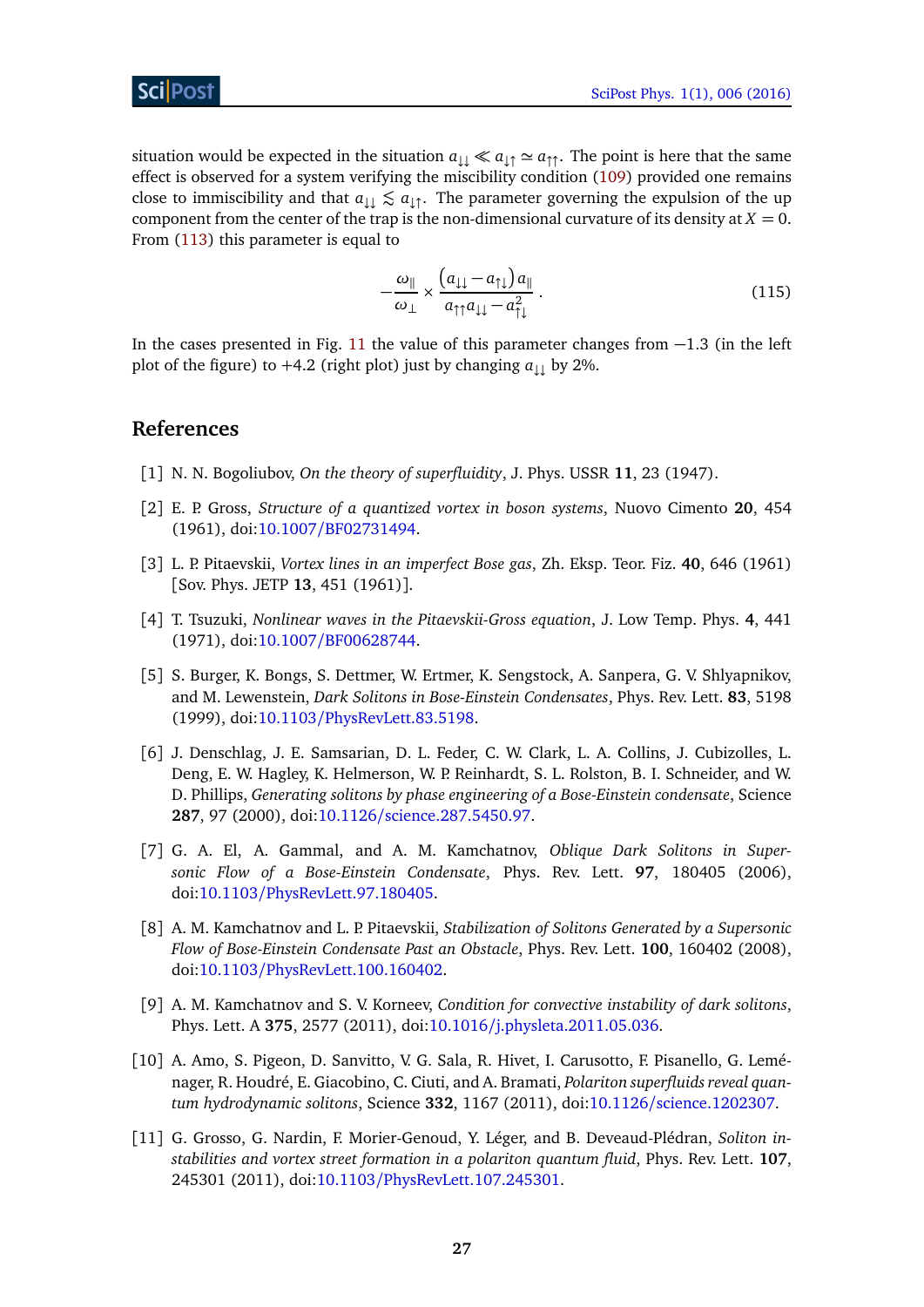- <span id="page-27-0"></span>[12] M. A. Hoefer, M. J. Ablowitz, I. Coddington, E. A. Cornell, P. Engels, and V. Schweikhard, *Dispersive and classical shock waves in Bose-Einstein condensates and gas dynamics*, Phys. Rev. A **74**, 023623 (2006), doi:10.1103/[PhysRevA.74.023623.](http://dx.doi.org/10.1103/PhysRevA.74.023623)
- <span id="page-27-1"></span>[13] A. M. Kamchatnov, A. Gammal, and R. A. Kraenkel, *Dissipationless shock waves in Bose-Einstein condensates with repulsive interaction between atoms*, Phys. Rev. A **69**, 063605 (2004), doi:10.1103/[PhysRevA.69.063605.](http://dx.doi.org/10.1103/PhysRevA.69.063605)
- <span id="page-27-2"></span>[14] G. A. El and M. A. Hoefer, *Dispersive shock waves and modulation theory*, Physica D **333**, 11 (2016), doi:10.106/[j.physd.2016.04.006](http://dx.doi.org/10.106/j.physd.2016.04.006)
- <span id="page-27-3"></span>[15] A. M. Kamchatnov, Y. V. Kartashov, P.-É. Larré, and N. Pavloff, *Nonlinear polarization waves in a two-component Bose-Einstein condensate*, Phys. Rev. A **89**, 033618 (2014), doi:10.1103/[PhysRevA.89.033618.](http://dx.doi.org/10.1103/PhysRevA.89.033618)
- <span id="page-27-4"></span>[16] C. Qu, L. P. Pitaevskii, and S. Stringari, *Magnetic solitons in a binary Bose-Einstein condensate*, Phys. Rev. Lett. **116**, 160402 (2016), doi:10.1103/[PhysRevLett.116.160402.](http://dx.doi.org/10.1103/PhysRevLett.116.160402)
- <span id="page-27-9"></span>[17] L. D. Landau and E. M. Lifshitz, *On the theory of the dispersion of magnetic permeability in ferromagnetic bodies*, Phys. Zs. Sowjet. **8**, 153 (1935).
- <span id="page-27-10"></span>[18] E. Iacocca, Th. Silva, and M. A. Hoefer, *Breaking of Galilean invariance in the hydrodynamic formulation of ferromagnetic thin films*, [arXiv:1606.01565.](https://arxiv.org/abs/1606.01565)
- <span id="page-27-5"></span>[19] S. Knoop, T. Schuster, R. Scelle, A. Trautmann, J. Appmeier, M. K. Oberthaler, E. Tiesinga, and E. Tiemann, *Feshbach spectroscopy and analysis of the interaction potentials of ultracold sodium*, Phys. Rev. A **83**, 042704 (2011), doi:10.1103/[PhysRevA.83.042704.](http://dx.doi.org/10.1103/PhysRevA.83.042704)
- <span id="page-27-6"></span>[20] C. Hamner, J. J. Chang, P. Engels, M. A. Hoefer, *Generation of dark-bright soliton trains in superfluid-superfluid counterflow*, Phys. Rev. Lett. **106**, 065302 (2011), doi:10.1103/[PhysRevLett.106.065302.](http://dx.doi.org/10.1103/PhysRevLett.106.065302)
- <span id="page-27-7"></span>[21] C. J. Pethick and H. Smith, *Bose-Einstein Condensation in Dilute Gases* (Cambridge University Press, Cambridge, 2002).
- <span id="page-27-8"></span>[22] L. Pitaevskii and S. Stringari, *Bose-Einstein Condensation* (Clarendon Press, Oxford, 2003).
- <span id="page-27-11"></span>[23] C. K. Law, C. M. Chan, P. T. Leung, and M.-C. Chu, *Critical velocity in a binary mixture of moving Bose condensates*, Phys. Rev. A **63**, 063612 (2001), doi:10.1103/[PhysRevA.63.063612.](http://dx.doi.org/10.1103/PhysRevA.63.063612)
- <span id="page-27-12"></span>[24] A. M. Kamchatnov, Y.-H. Kuo, T.-C. Lin, T.-L. Horng, S.-C. Gou, R. Clift, G. A. El, and R. H. J. Grimshaw, *Undular bore theory for the Gardner equation*, Phys. Rev. E **86**, 036605 (2012), doi:10.1103/[PhysRevE.86.036605.](http://dx.doi.org/10.1103/PhysRevE.86.036605)
- <span id="page-27-13"></span>[25] M. Abramowitz and I. A. Stegun, *Handbook of mathematical functions*, (Dover Publications, New-York, 1972).
- <span id="page-27-14"></span>[26] Th. Busch and J. R. Anglin, *Dark-Bright Solitons in Inhomogeneous Bose-Einstein Condensates*, Phys. Rev. Lett. **87**, 010401 (2001), doi:10.1103/[PhysRevLett.87.010401.](http://dx.doi.org/10.1103/PhysRevLett.87.010401)
- <span id="page-27-15"></span>[27] C. Becker, S. Stellmer, P. Soltan-Panahi, S. Dörscher, M. Baumert, E.-M. Richter, J. Kronjäger, K. Bongs, and K. Sengstock, *Oscillations and interactions of dark and dark–bright solitons in Bose–Einstein condensates*, Nature Physics **4**, 496 (2008), doi:10.1038/[nphys962.](http://dx.doi.org/10.1038/nphys962)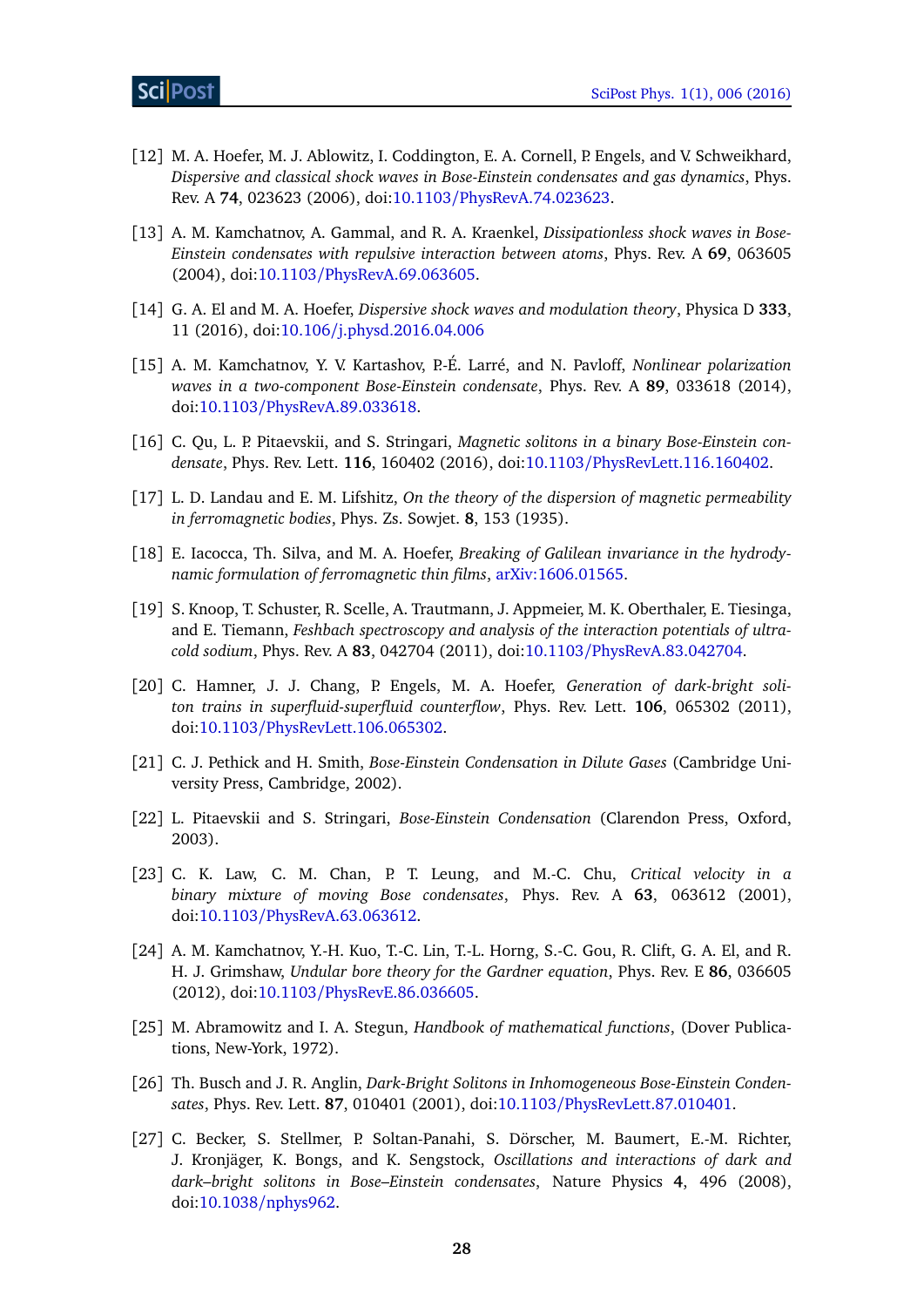- <span id="page-28-0"></span>[28] L. D. Landau and E. M. Lifshitz, *Fluid Mechanics*, Pergamon, Oxford, (1959).
- <span id="page-28-1"></span>[29] G. B. Whitham, *Non-linear dispersive waves*, Proc. Roy. Soc. London A, **283**, 238 (1965), doi:10.1098/[rspa.1965.0019.](http://dx.doi.org/10.1098/rspa.1965.0019)
- <span id="page-28-2"></span>[30] A. V. Gurevich and L. P. Pitaevskii, *Nonstationary structure of a collisionless shock wave*, Zh. Eksp. Teor. Fiz. **65**, 590 (1973) [Sov. Phys. JETP **38**, 291 (1974)].
- <span id="page-28-3"></span>[31] G. A. El, *Resolution of a shock in hyperbolic systems modified by weak dispersion*, Chaos **15**, 037103 (2005), doi:10.1063/[1.1947120.](http://dx.doi.org/10.1063/1.1947120)
- <span id="page-28-4"></span>[32] A. M. Kamchatnov, *Periodic nonlinear waves in a uniaxial ferromagnet*, Zh. Eksp. Teor. Fiz. **102**, 1606 (1992) [Sov. Phys. JETP **75**, 868 (1992)].
- <span id="page-28-5"></span>[33] A. V. Gurevich and A. P. Meshcherkin, *Expanding self-similar discontinuities and shock waves in dispersive hydrodynamics*, Zh. Eksp. Teor. Fiz. **87**, 1277 (1984) [Sov. Phys. JETP **60**, 732 (1984)].
- <span id="page-28-6"></span>[34] G. B. Whitham, *Linear and Nonlinear Waves* (Wiley– Interscience, New York, 1974).
- <span id="page-28-7"></span>[35] O. Akimoto and K. Ikeda, *Steady propagation of a coherent light pulse in a dielectric medium. I*, J. Phys. A: Math. Gen. **10**, 425 (1977), doi:10.1088/[0305-4470](http://dx.doi.org/10.1088/0305-4470/10/3/015)/10/3/015; K. Ikeda and O. Akimoto, *Steady propagation of a coherent light pulse in a dielectric medium. II. The effect of spatial dispersion*, J. Phys. A: Math. Gen. **12**, 1105 (1979), doi:10.1088/[0305-4470](http://dx.doi.org/10.1088/0305-4470/12/7/027)/12/7/027.
- <span id="page-28-8"></span>[36] S. A. Darmanyan, A. M. Kamchatnov, and M. Nevière, *Polariton effect in nonlinear pulse propagation*, Zh. Eksp. Teor. Fiz. **123**, 997 (2003) [Sov. Phys. JETP **96**, 876 (2003)], doi:10.1134/[1.1581941.](http://dx.doi.org/10.1134/1.1581941)
- <span id="page-28-9"></span>[37] M. Trippenbach, K. Góral, K. Rzazewski, B. Malomed, and Y. B. Band, *Structure of binary Bose-Einstein condensates*, J. Phys. B: At. Mol. Opt. Phys. **33**, 4017 (2000), doi:10.1088/[0953-4075](http://dx.doi.org/10.1088/0953-4075/33/19/314)/33/19/314.
- [38] S. Tojo, Y. Taguchi, Y. Masuyama, T. Hayashi, H. Saito, and T. Hirano, *Controlling phase separation of binary Bose-Einstein condensates via mixed-spin-channel Feshbach resonance*, Phys. Rev. A **82**, 033609 (2010), doi:10.1103/[PhysRevA.82.033609.](http://dx.doi.org/10.1103/PhysRevA.82.033609)
- <span id="page-28-10"></span>[39] J. Polo, V. Ahufinger, P. Mason, S. Sridhar, T. P. Billam, and S. A. Gardiner, *Analysis beyond the Thomas-Fermi approximation of the density profiles of a miscible two-component Bose-Einstein condensate*, Phys. Rev. A **91**, 053626 (2015), doi:10.1103/[PhysRevA.91.053626.](http://dx.doi.org/10.1103/PhysRevA.91.053626)
- <span id="page-28-11"></span>[40] I. Danaila, M.A. Khamehchi, V. Gokhroo, P. Engels, P.G. Kevrekidis, *Vector dark-antidark solitary waves in multi-component Bose-Einstein condensates*, [arXiv:1606.05607.](http://arxiv.org/abs/1606.05607)
- <span id="page-28-12"></span>[41] C. Qu, M. Tylutki, S. Stringari, and L. P. Pitaevskii, *Magnetic solitons in Rabi-coupled Bose-Einstein condensates*, [arXiv:1609.08499.](https://arxiv.org/abs/1609.08499)
- <span id="page-28-13"></span>[42] E. Iacocca, T. Silva, and M. A. Hoefer, private communication.
- <span id="page-28-14"></span>[43] A. M. Kamchatnov and Y. V. Kartashov, *Oblique Breathers Generated by a Flow of Two-Component Bose-Einstein Condensates Past a Polarized Obstacle*, Phys. Rev. Lett. **111**, 140402 (2013), doi:10.1103/[PhysRevLett.111.140402.](http://dx.doi.org/10.1103/PhysRevLett.111.140402)
- <span id="page-28-15"></span>[44] Tin-Lun Ho and V. B. Shenoy, *Binary Mixtures of Bose Condensates of Alkali Atoms*, Phys. Rev. Lett. **77**, 3276 (1996), doi:10.1103/[PhysRevLett.77.3276.](http://dx.doi.org/10.1103/PhysRevLett.77.3276)